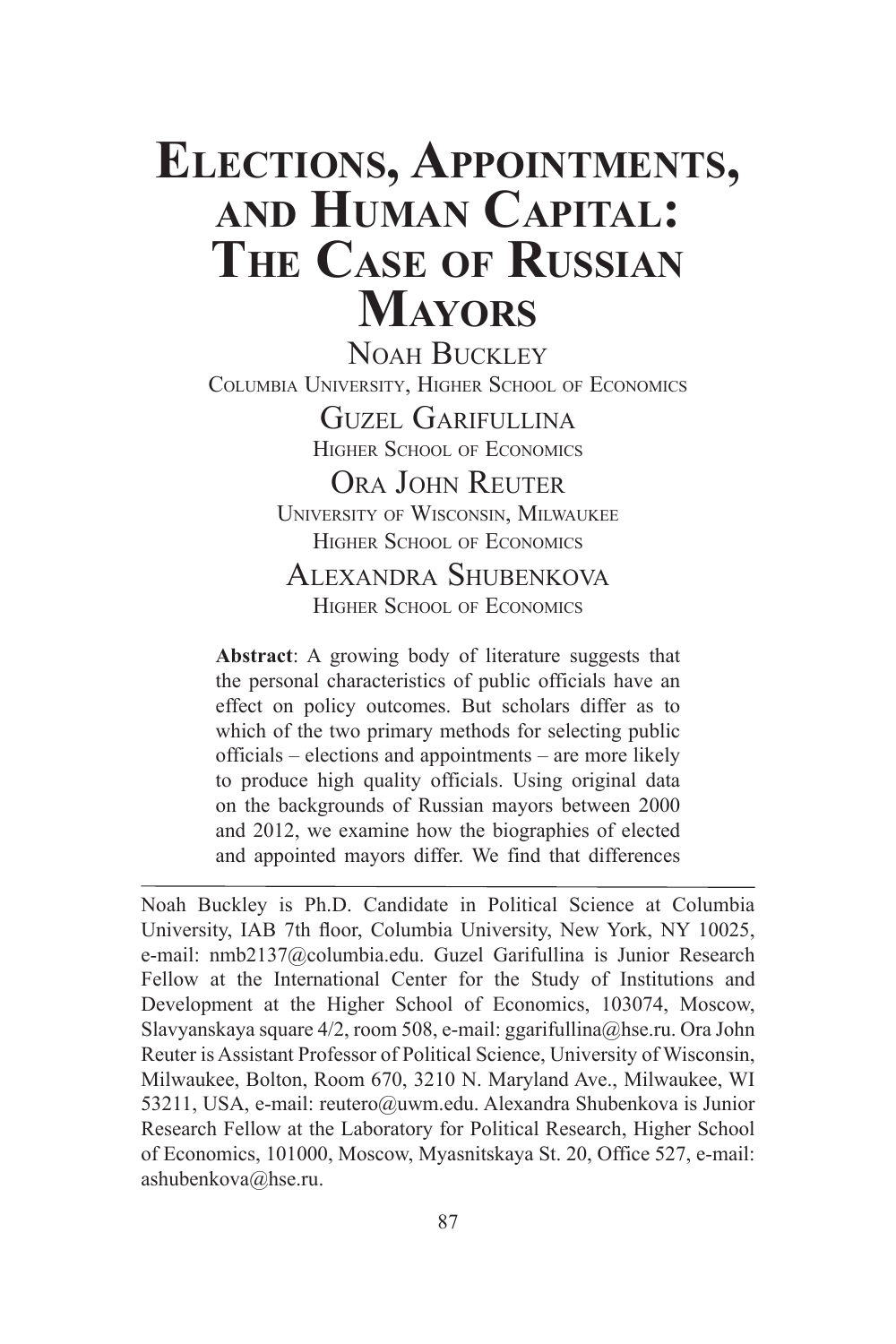between the two types of officials are modest, but noteworthy. On the one hand, elected mayors have more experience holding elected office and are more educated, which could indicate that they are of higher quality. Moreover, elected mayors turn over at a much lower rate, which indicates lower levels of political instability. Yet appointed mayors have more executive governing experience and are less likely to come from business backgrounds, which may indicate that elections provide more opportunities for business capture. Overall, our findings indicate that Russia's flawed elections may be a double-edged sword when it comes to the selection of quality officials.

Are officials chosen through elections more likely to make good public policy than those who are appointed or anointed? Implicitly or explicitly, this is the key question in debates about the effects of democracy on political and economic development.<sup>1</sup> Most research attempts to answer this question by pointing to the career incentives that elected offices create. In order to be re-elected, elected officials must be responsive to voters, in turn making it more likely that policy outcomes will approximate the preferences of the median voter.<sup>2</sup> Such accountability mechanisms have been associated with a range of positive outcomes in political economy, such as economic growth,<sup>3</sup> public goods provision,<sup>4</sup> and constraints on corruption and patronage.<sup>5</sup> At the same time, some work points to ways

<sup>&</sup>lt;sup>1</sup> We gratefully acknowledge financial support for this project from the Basic Research Program of the National Research University Higher School of Economics.

<sup>2</sup> James Madison and United States Constitutional Convention. 1987. *Notes of Debates in the Federal Convention of 1787.* New York: W W Norton & Company Incorporated; Anthony Downs. 1957. *An Economic Theory of Democracy.* New York: Harper; David R. Mayhew. 1974. *Congress: The Electoral Connection.* New Haven: Yale University Press; Allen E. Buchanan and Daniel W. Brock. 1989. *Deciding for Others: The Ethics of Surrogate Decision Making.* New York: Cambridge University Press; G. Bingham Powell. 1989. "Constitutional design and citizen electoral control." *Journal of Theoretical Politics* 1.2 (1989): 107-130. 3

Robert J. Barro. 1998. *Determinants of Economic Growth: A Cross-Country Empirical Study.* Boston, MA: MIT Press; Daron Acemoglu, Simon Johnson, and James A. Robinson. 2001. "The Colonial Origins of Comparative Development: An Empirical Investigation." *The American Economic Review* 91 (5): 1369-1401.

<sup>4</sup> Bruce Bueno de Mesquita, Alastair Smith, Randolph Siverson, and James Morrow. 2003. *The Logic of Political Survival*. Cambridge, MA: MIT Press; Timothy Besley and Masayuki Kudamatsu. 2008. *Making Autocracy Work. Institutions and Economic Performance.* Cambridge, MA: Harvard University Press.

<sup>5</sup> Barbara Geddes. 1994. *Politicians' Dilemma: Building State Capacity in Latin America.* Berkeley: University of California Press; Herbert Kitschelt and Steven I. Wilkinson. 2007. *Patrons, Clients and Policies: Patterns of Democratic Accountability and Political Competition.* New York: Cambridge University Press.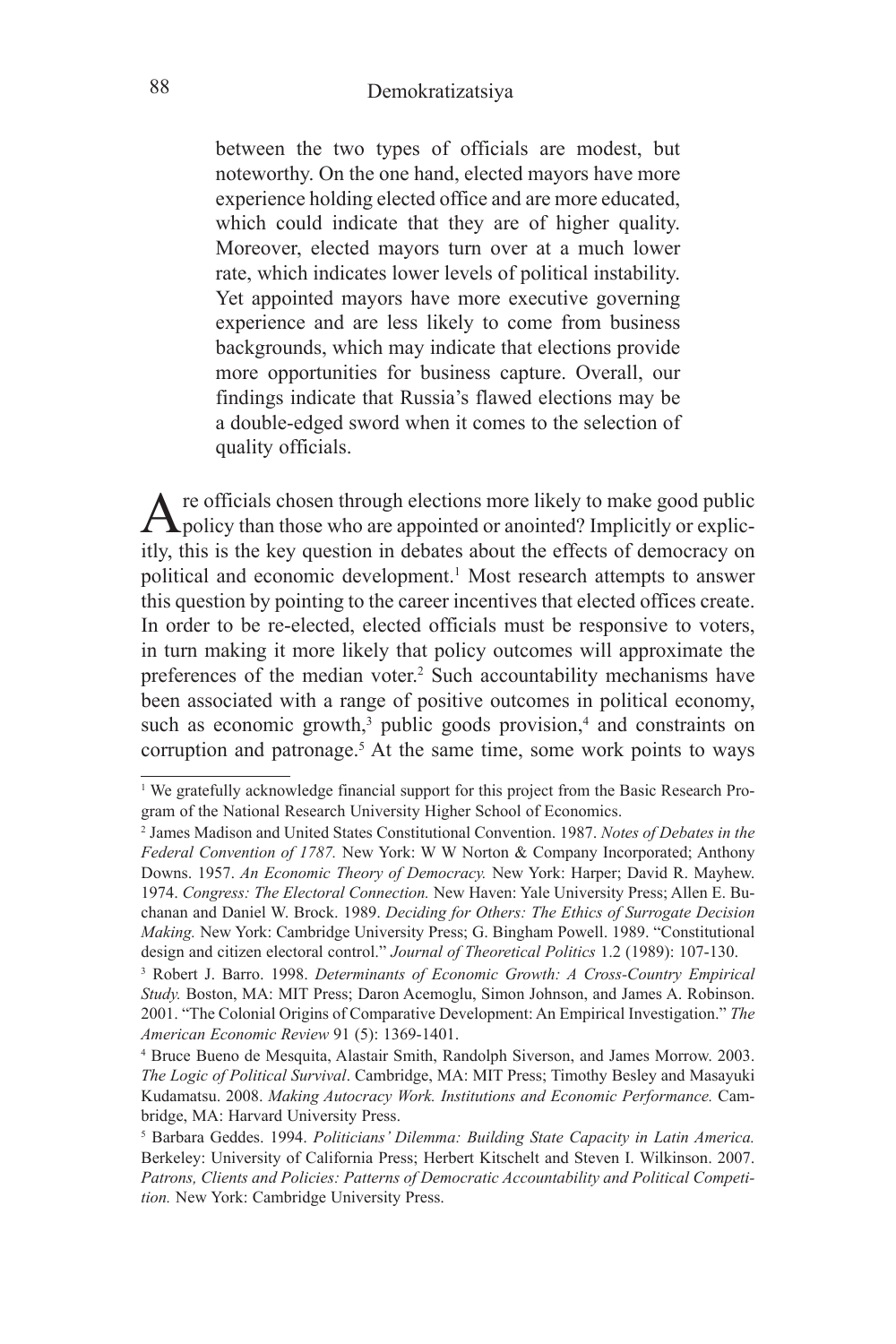that competitive elections can stymie economic development. Voters, it is argued, may demand policies that are inflationary, inefficient, and focused on narrow constituencies.<sup>6</sup> According to this logic, unelected technocrats are better positioned to constrain government spending and make growthoriented economic policy.

A much smaller strain of literature focuses not on the incentives created by elections, but on the quality of officials selected**.** Arguments in this vein rest on two propositions. First, the intrinsic traits or characteristics of officials affect political and economic outcomes. Second, officials selected under elections are of a higher quality than those selected via non-democratic selection rules, such as appointment, inheritance, tradition, or force.

There is ample evidence in political science for the first proposition. Theorists of descriptive representation have long argued that representatives who are similar to their constituents will be more likely to govern in their interest,<sup>7</sup> and empirical scholars have confirmed that descriptive similarities between elector and elected increases the chances that the latter will represent the former.<sup>8</sup> Characteristics of public officials have been shown to matter in other ways as well. Carnes finds that businessman legislators are more politically conservative.<sup>9</sup> Both Besley et al. and Congleton and Zhang find that educated heads of state are associated with higher growth rates.10 Similarly, bureaucrats with technocratic backgrounds are thought to be better at generating good governance than unskilled political cronies.<sup>11</sup> In the business world, older CEOs are found to be more conservative.<sup>12</sup> In China, regional party secretaries with ties to their home region have

<sup>6</sup> Alex Cukierman, Sebastian Edwards, and Guido Tabellini. 1992. "Seignioriage and Political Instability." *American Economic Review* 82 (2): 537-555; John D. Griffin and Brian Newman. 2005. "Are voters better represented?." *Journal of Politics* 67.4 (2005): 1206-1227; Peter Evans. 1995. *Embedded Autonomy: States and Industrial Transformation*. Princeton, NJ: Princeton University Press.

<sup>7</sup> Brutus. 1787. In Storing, Herbert J., ed. *The complete anti-federalist*. Vol. 1. University of Chicago Press, 2008; Hanna F. Pitkin. 1967. *The Concept of Representation.* Berkeley: University of California Press.

<sup>8</sup> Lena Wängnerud. 2009. "Women in Parliaments: Descriptive and Substantive Representation." *Annual Review of Political Science* 12: 51-69.

<sup>9</sup> Nicholas Carnes. 2012. "Does the Numerical Underrepresentation of the Working Class in Congress Matter?" *Legislative Studies Quarterly* 37.1 (2012): 5-34.

<sup>&</sup>lt;sup>10</sup> Timothy Besley, Jose G. Montalvo, and Marta Reynal-Querol. 2011. "Do Educated Leaders Matter?" *The Economic Journal* 121.554 (2011): F205-227; Robert Congleton and Yongjing Zhang. 2010. "Is It All about Competence? The Human Capital of US Presidents and Economic Performance." *Constitutional Political Economy* 24: 2, 108-24*.*

<sup>11</sup> Peter Evans and James E. Rauch. 1999. "Bureaucracy and Growth: A Cross-National Analysis of the Effects of 'Weberian' State Structures on Economic Growth." *American Sociological Review* 64 (5): 748-765.

<sup>&</sup>lt;sup>12</sup> Marianne Bertrand and Antoinette Schoar. 2003. "Managing with Style: The Effect of Managers on Firm Policies." *The Quarterly Journal of Economics* 118 (4): 1169-1208.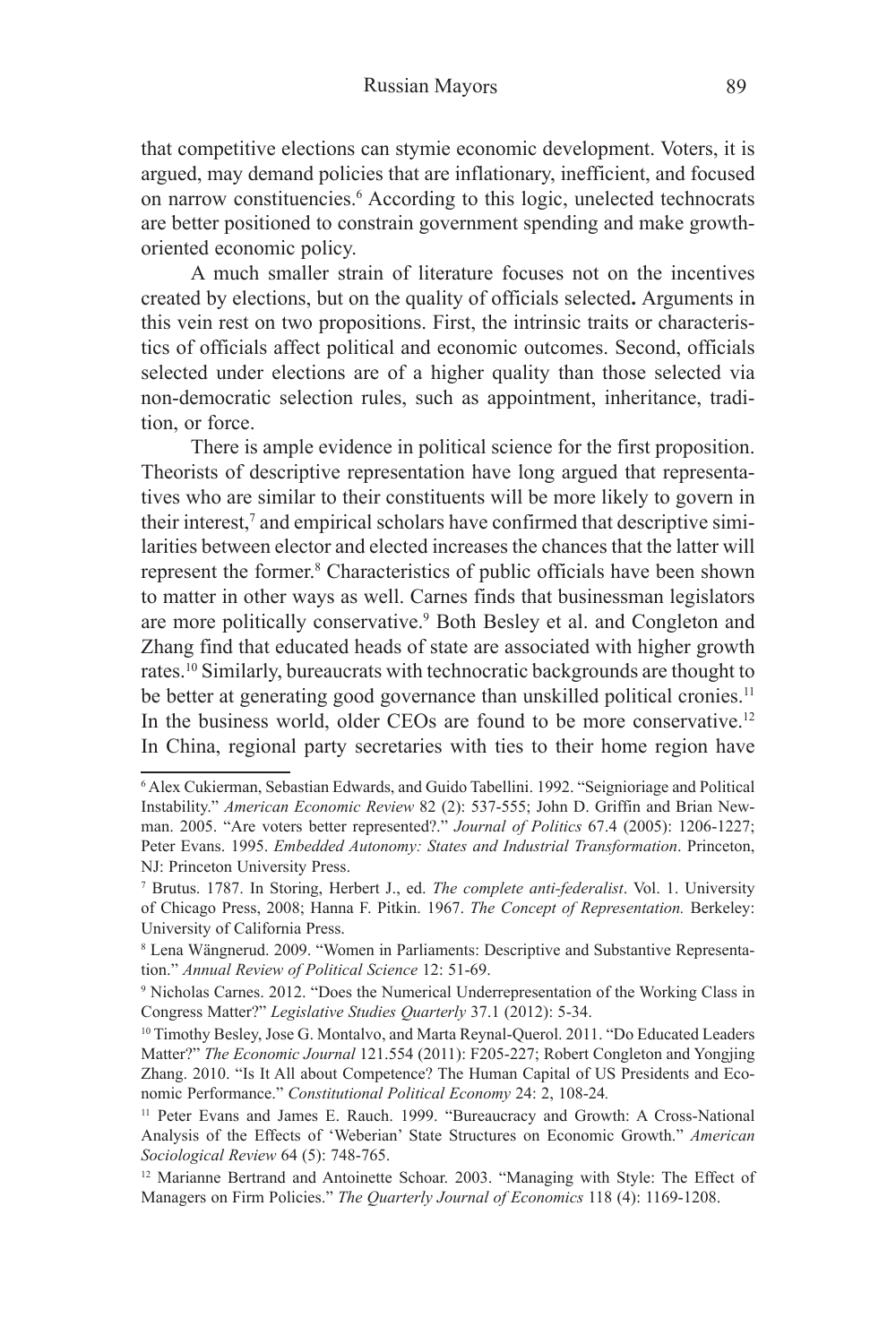been found to be superior at providing public goods and are less predatory toward business.13 Glynn and Sen show that among judges with one child, those with a daughter are more likely to rule in favour of women's issues than judges with a son. $14$ 

Evidence for the second proposition is both more limited and more contradictory. On the one hand political thinkers from Harrington to Madison have argued that voters will naturally select those with wisdom and virtue. In support of this argument, Besley et al. find that democratically elected heads of state have higher levels of education than heads of state in autocracies.<sup>15</sup> At lower levels of government, Galasso and Nannicini, and Veronese both find that political competition leads to the selection of candidates with higher levels of education and more governing experience.16 In China, Luo finds that elected village heads have more years of schooling than appointed village heads.17 In Russia, Shurchkov finds that regions where "new-elite" governors came to power via centralized appointments had less small business development than regions with "old-elites" who won power through elections.<sup>18</sup>

On the other hand, other scholars have pointed out that democracy may in fact lead to the selection of unqualified officials. Scholars of populism and nationalism point to a strong "anti-elite" sentiment in most electorates, which can sometimes result in the election of outsiders or demagogues.19 In a similar vein, scholars of state-led development argue that appointed officials are more likely to have the skills and training necessary to make efficient economic policy.20 There is also the danger that election outcomes will not reflect the preferences of the median voter, in which case elected offices may be captured by narrow interest groups

<sup>13</sup> Petra Persson and Ekaterina Zhuravskaya. 2011. "Elite Capture in the Absence of Democracy: Evidence from Backgrounds of Chinese Provincial Leaders." SSRN Working Paper.

<sup>&</sup>lt;sup>14</sup> Adam Glynn and Maya Sen. 2012. "Identifying Judicial Empathy: Does Having Daughters Cause Judges to Rule for Women's Issues?" Working paper.

<sup>15</sup> Timothy Besley, Jose G. Montalvo, and Marta Reynal-Querol. 2011. "Do Democracies Select More Educated Leaders?" *American Political Science Review* 105 (3): 552-66

<sup>16</sup> Vincenzo Galasso and Tommaso Nannicini. 2011. "Competing on Good Politicians". *American Political Science Review* 105 (1): 79-99; Barbara Veronese. 2004. "How do Institutions Shape Policy Making? the Transition from Parliamentarism to Presidentialism in Italian Local Governments." In by Fabio Padovano and Ricardo Riciuti, eds. *Italian Institutional Reforms: A Public Choice Approach*. London: Springer.

<sup>17</sup> Mi Luo. 2010. *Do Village Elections Select More Competent Leaders: Meritocratic Selection in China's Grassroots Democracy*. Beijing, China: Ms. Peking University.<br><sup>18</sup> Olga Shurchkov. 2012. "New Elites and their Influence on Entrepreneurial Activity in Rus-

sia." *Journal of Comparative Economics* 40: 240–55.

<sup>19</sup> Jack L. Snyder. 2000. *From Voting to Violence: Democratization and Nationalist Conflict.* New York Norton; Cas Mudde. 2007. *Populist Radical Right Parties in Europe.* New York: Cambridge University Press.

<sup>20</sup> Peter Evans. *Embedded Autonomy.*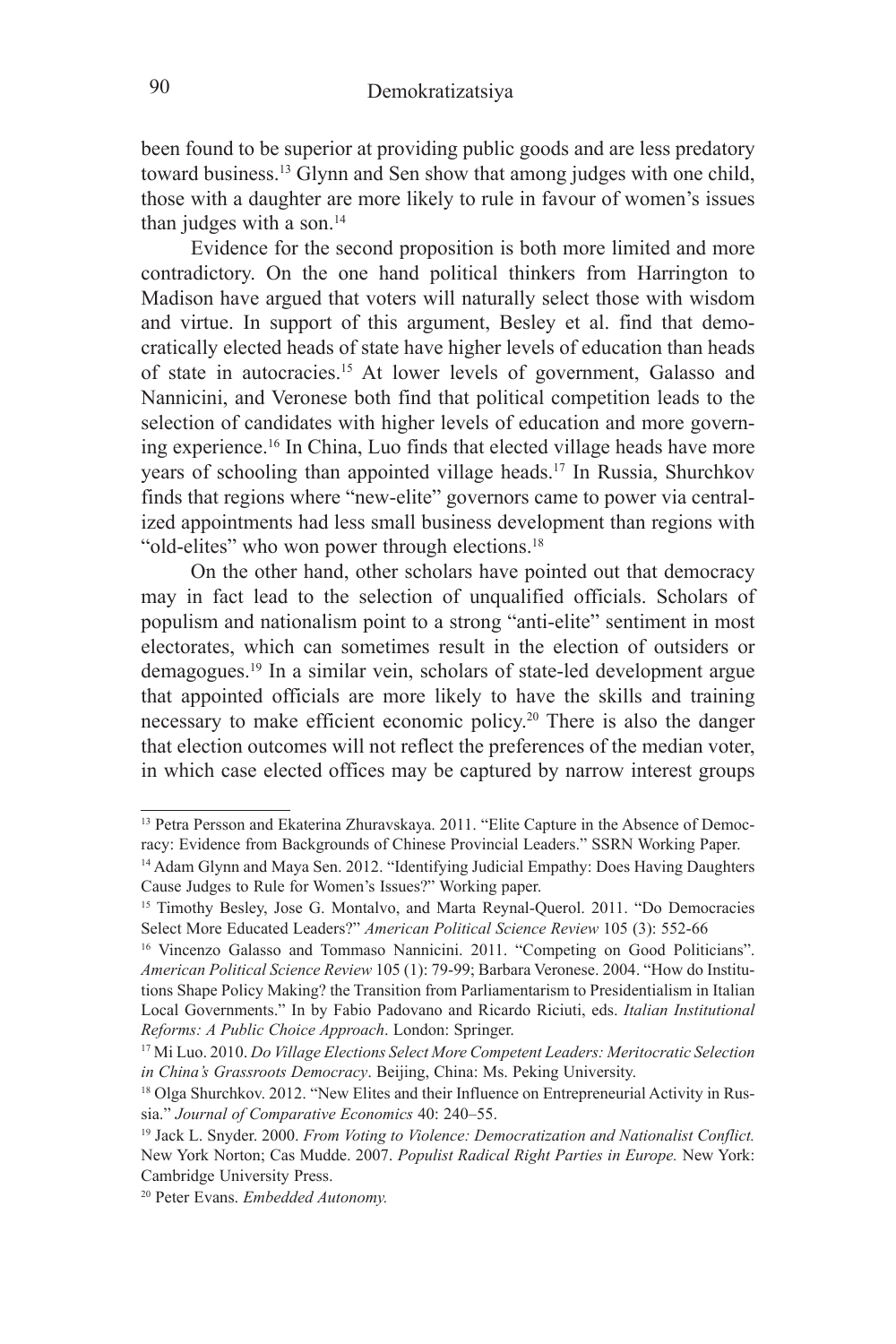whose backgrounds and innate preferences lead them to make socially suboptimal decisions regarding public policy. 21 Of particular concern is the possibility that elected officials will be captured by business interests who choose to extract rents for themselves.<sup>22</sup>

Evidence for these propositions is harder to find. Buckley et al. find that the backgrounds and characteristics of Russia's elected governors are broadly similar to the backgrounds of Russia's appointed governors.23 However, they also find that appointed governors are more likely to have technocratic types of education and advanced degrees and that they are less likely to hail from the region they govern. Luo finds that elected village heads in China are more likely to have a career history in business.<sup>24</sup>

This article examines the second proposition: do the traits of elected officials differ in important ways from the traits of appointed officials? We compare the backgrounds of Russian mayors who are elected with the backgrounds of those who are appointed. Russia is an excellent laboratory for examining how elected and appointed officials differ because some cities in Russia elect their mayors and some appoint them. Until the mid-2000s, most Russian cities elected their chief executive, but, beginning in 2005, federal initiatives to recentralize power resulted in the cancellation of direct elections in just under half of all cities. Thus, cities with elected mayors and cities with appointed mayors coexist simultaneously in contemporary Russia.

To examine differences between appointed and elected officials we draw on an original dataset that includes biographical information on the mayors of all Russian regional capitials and cities with populations over 75,000 in the period from 2000-2012. This dataset includes information on the educational backgrounds, career trajectories, demographic characteristics, modes of selection, and party affiliations of mayors in Russia's 207 largest cities. Our dataset also includes original information on national and regional election results at the municipal level, mayoral election results, and the partisan composition of city councils. Along with examining the differences between elected and appointed mayors, we use

<sup>21</sup> Pranab Bardhan and Dilip Mookherjee. 2000. "Capture and Governance at Local and National Levels." *The American Economic Review* 90 (2): 135-139; Gene M. Grossman and Elhanan Helpman. 2002. *Interest Groups and Trade Policy.* Princeton: Princeton University Press.

<sup>22</sup> Olivier Blanchard and Andrei Shleifer. 2000. *Federalism with and without Political Centralization: China Versus Russia.* No. w7616. National Bureau of Economic Research; Irina Slinko, Evgeny Yakovlev, and Ekaterina Zhuravskaya. 2005. "Laws for Sale: Evidence from Russia." *American Law and Economics Review* 7 (1): 284-318.

<sup>23</sup> Noah Buckley, Timothy Frye, Guzel Garifullina, and Ora John Reuter. 2013. "The Political Economy of Russian Gubernatorial Election and Appointment." Forthcoming in *Europe-Asia Studies*.

<sup>24</sup> Mi Luo. *Do Village Elections Select More Competent Leaders*.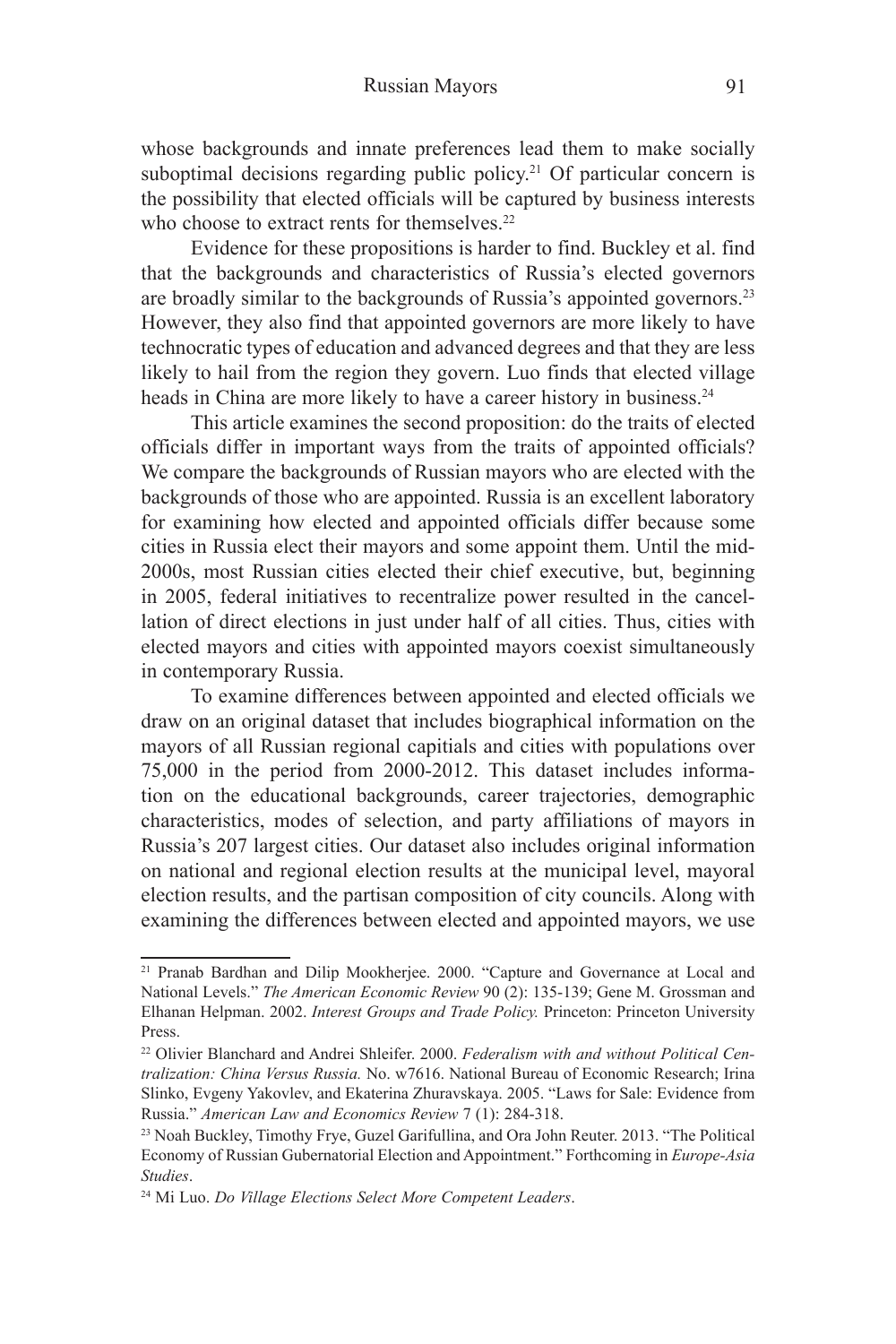this original data to provide a systematic portrait of Russia's municipal executives.

Our descriptive findings indicate that Russia's elected and appointed mayors differ on several important dimensions. Elected mayors are more likely to have built their careers in business or in legislative posts. By contrast, appointed mayors are slightly more likely to come from the local or regional executive branch. Elected mayors are more likely to have experience holding elected office and they are more likely to have been Communist Party of the Soviet Union (CPSU) members. Elected and appointed mayors are equally likely to come from the security services. In fact, contrary to popular belief, very few Russian mayors have experience in the security services.

Elected and appointed mayors are remarkably similar in their posttenure career trajectories, with only a few differences noted. Elected mayors are more likely to become governor, but overall our data reveals that a mayorship is usually the peak of career position in Russia. One important difference of note, however, is that elected mayors are much more likely to leave office under arrest than are appointed mayors. In addition, the rate of turnover among appointed mayors is much higher than the rate of turnover among elected mayors.

Appointed mayors are, peculiarly, more likely to have ties to the city they govern, although the difference is small and the vast majority of Russia's mayors have ties to their city. Educational differences are also moderate. Elected mayors have slightly more education and are more likely to have been educated in Moscow or St. Petersburg, but appointed mayors are more likely to be educated in fields that are relevant to the task of governing a modern city. Finally, we find that women are more likely to be appointed mayor than they are to be elected, although over 95% of mayors are men. We also find that appointed mayors are younger.

Our analyses show some seemingly important differences in the personal characteristics of elected and appointed Russian mayors, but they must be treated with caution when it comes to causality. The decision to cancel mayoral elections is far from random and is likely endogenous to the political constraints and preferences of local and regional powerbrokers. It is possible that the decision to cancel elections is motivated by social, economic, or political factors that also independently affect the decision to select certain types of mayors. But if these findings do reflect real differences that are produced by different selection mechanisms, then they highlight the potentially ambiguous relationship between elections and the quality of elected officials. On the one hand, it does appear that elected officials are slightly more educated, perhaps because voters value high quality candidates. On the other hand, appointed mayors are more likely to have experience governing in the executive. And while elected mayors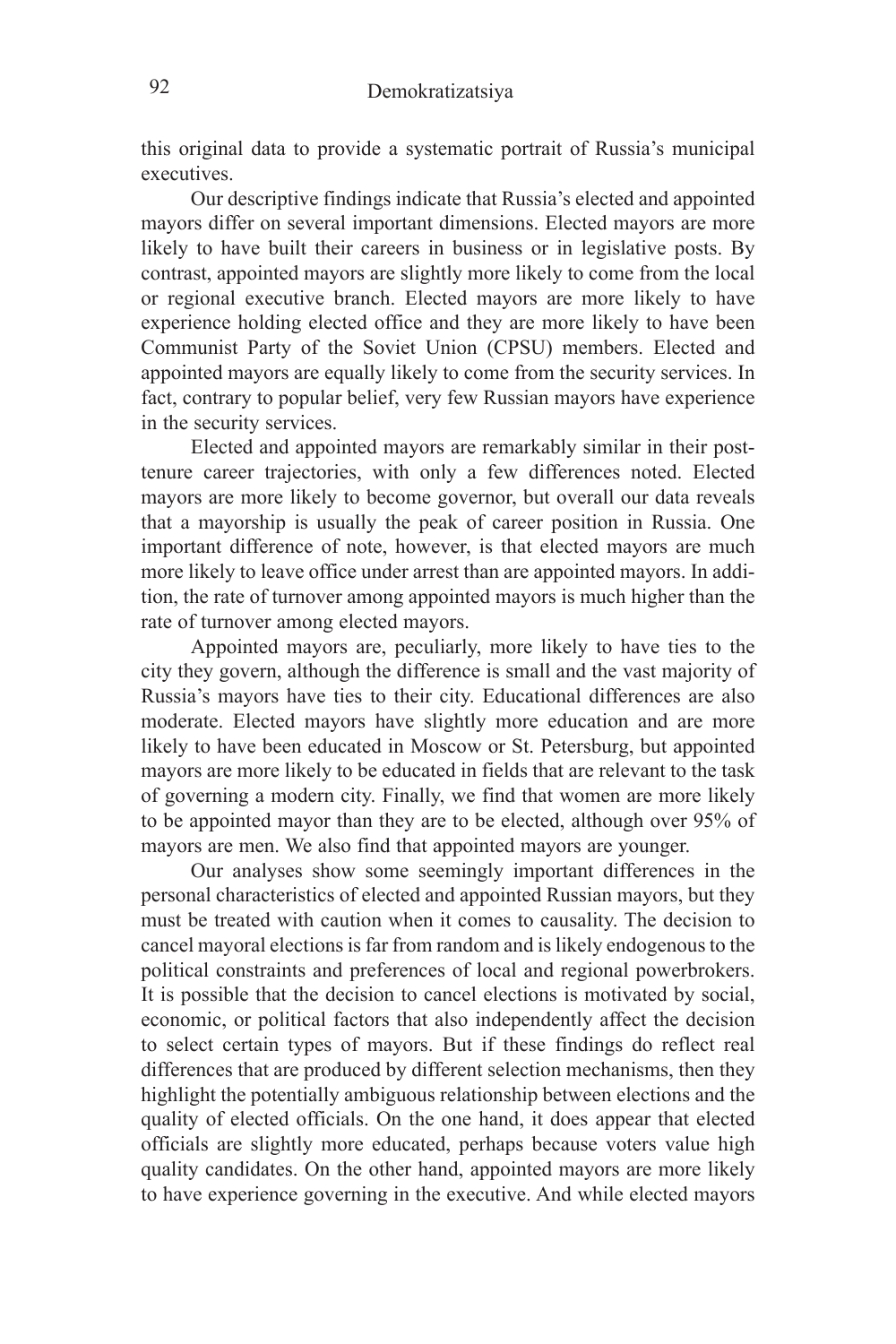are more likely to have elected experience, which might indicate that they have experience working as instruments of popular rule, it also appears that elected governors are more likely to exhibit antiquated human capital in the form of CPSU experience and Soviet-style educations. Furthermore, appointed mayors turn over at a much higher rate, increasing levels of political instability and uncertainty for investors.

The widespread concern about the capture of Russian local government by business interests is also confirmed in this paper.<sup>25</sup> Many mayors come from business backgrounds and it appears that elected mayors are more likely to have business experience. This suggests that elections may actually undermine good governance if they make it easier for local government to be captured by narrow interests. Indeed, this points to the more general conclusion that elections may only lead to positive political and economic outcomes if they are free and fair. Many of Russia's local elections in the 1990s and 2000s were neither.

We discuss the significance of these differences in the conclusion. As we note, the key obstacle to interpreting these findings is that there is no scholarly consensus on what constitutes a "good type" of official. For example, business-connections may indicate capture, or they may indicate know-how. A similar ambivalence bedevils expectations about the effect of local ties, which may increase both knowledge of local conditions and the likelihood that officials will be beholden to narrow interests. Similar concerns can be sketched for other attributes. Future research should do more to uncover how the human capital of officials affects policy outcomes.

## **Russia's Mayors and Their Selection: An Overview**

An increasing number of scholars are turning to subnational data to examine the relationship between elections and public policy outcomes. A large number of studies have focused on how the introduction of municipal elections influenced public goods provision in China.26 To our knowledge,

<sup>25</sup> Olivier Blanchard and Andrei Shleifer. 2000. *Federalism with and without Political Centralization: China Versus Russia*. No. w7616. National Bureau of Economic Research.

<sup>26</sup> Xiaobo Zhang, Shenggen Fan, Linxiu Zhang, and Jikun Huang. 2004. "Local Governance and Public Goods Provision in Rural China." *Journal of Public Economics* 88 (12): 2857- 2871; Renfu Luo, Linxiu Zhang, Jikun Huang, and Scott Rozelle. 2007. "Elections, Fiscal Reform and Public Goods Provision in Rural China." *Journal of Comparative Economics* 35 (3): 583-611; Ren Mu and Xiaobo Zhang. 2011. "The Role of Elected and Appointed Village Leaders in the Allocation of Public Resources."; Mi Luo. *Do Village Elections Select More Competent Leaders*; Loren Brandt and Matthew A. Turner. 2007. "The Usefulness of Imperfect Elections: The Case of Village Elections in Rural China." *Economics & Politics* 19 (3): 453-480; Edmund J. Malesky, Cuong Viet Nguyen, and Anh Tran. 2012. *The Economic Impact of Recentralization: A Quasi-Experiment on Abolishing Elected Councils in Vietnam*. Mimeo. October 23; Timothy Besley and Robin Burgess. 2001. "Political Agency, Government Responsiveness and the Role of the Media." *European Economic Review* 45 (4):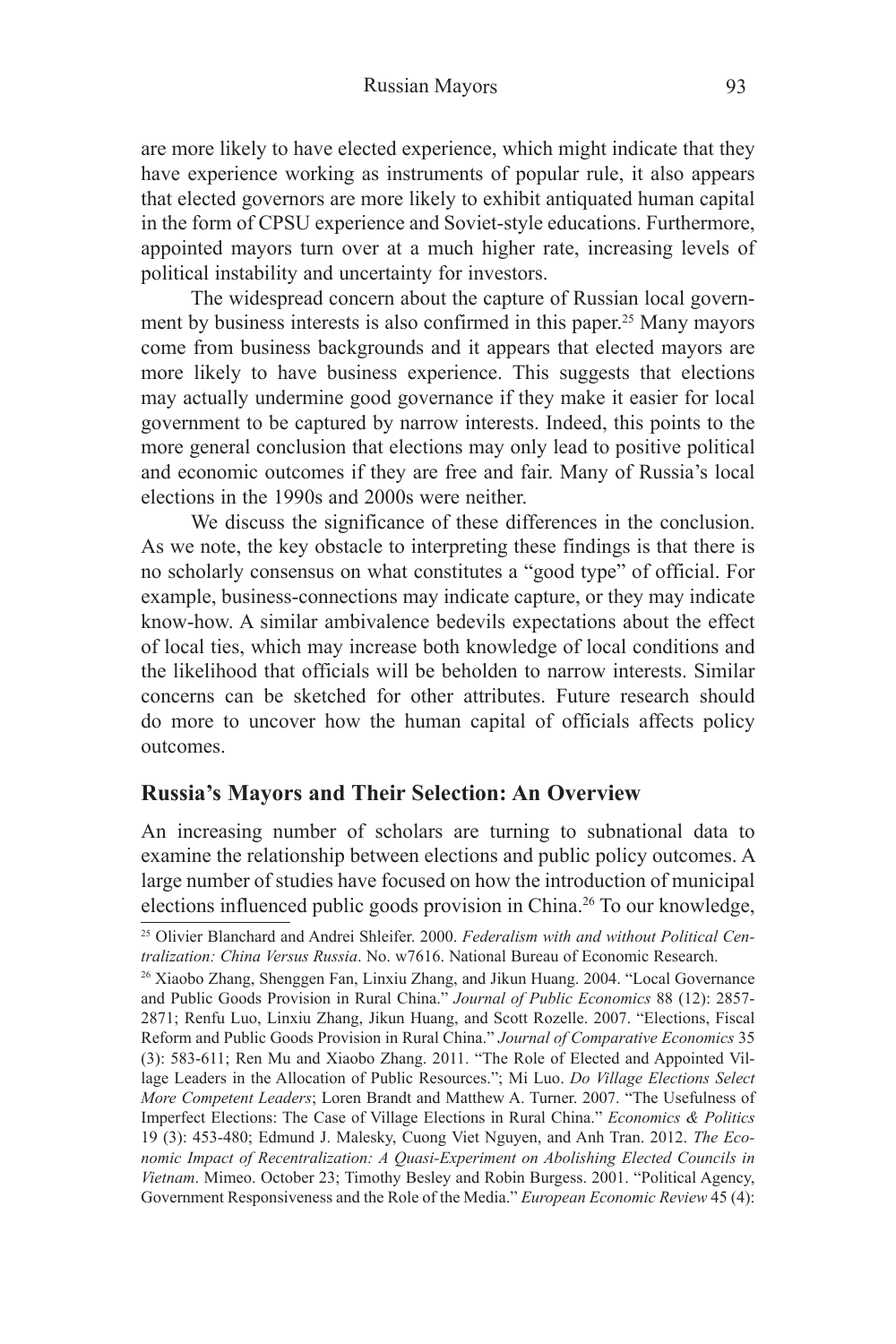all such studies have focused on the incentive effect of elections. None have looked at how elections might influence policy outcomes by determining the "type" of official selected.

In Russia, there are exceedingly few studies that consider how local executive selection mechanisms might affect policy outcomes. This is perhaps surprising given the voluminous literature on democratization at the local level in Russia.27 This neglect is also unfortunate given the significant empirical advantages that the Russia case offers. Russia is a useful case because Russia's mayors are selected via a number of different mechanisms. Moreover, as we describe in further detail below, this variation obtained over a relatively short period of time.

During the Soviet period, local self-government was under party control. Local councils (*sovety*), elected through non-competitive elections, selected from their membership an executive organ (*ispolkom*) and a head of the *ispolkom*. In turn, the *ispolkom* was under the strict supervision of local party committees. In 1990, the first competitive elections to local councils were held, but the practice of selecting a chief executive from among the members of the council did not change. The new law on self-government passed in July 1991 asserted the independence of local authorities, laid the groundwork for the municipal reform, and introduced the position of the head of local administration.<sup>28</sup> However, direct elections of heads of administrations were put on hold in 1991 and in the wake of the standoff between President Yeltsin and the Supreme Soviet (*Verkhovny Sovet*) all local councils were disbanded. According to emergency presidential decrees issued shortly after, heads of local administration were to be appointed by the regional governors or by the president himself.<sup>29</sup>

This temporary state of affairs persisted until a new law on local self-government was passed in August 1995. The law granted regional authorities significant discretion in dealing with organs of local selfgovernment while simultaneously codifying their inviolable independence. According to provisions of the law, municipal councils were allowed to determine whether the local head of administration would be elected or appointed, and most municipalities chose to elect their chief executive.

<sup>629-640</sup> for studies outside China.

<sup>27</sup> Olga Bychkova and Vladimir Gel'man. 2010. "Economic Actors and Local Regimes in Large Russian Cities." *Neprkosvennyi Zapas* (2): 70; Michael Ross. "Oil and democracy revisited." *Preliminary Draft. Los Angeles, CA: UCLA Department of Political Science— Unpublished* 2 (2009); Vladimir Gel'man and Sergei Ryzhenkov. 2011. "Local Regimes, Sub-National Governance and the 'Power Vertical'in Contemporary Russia." *Europe-Asia Studies* 63 (3): 449-465; Olivier Blanchard and Andrei Shleifer. 2000. *Federalism with and without Political Centralization: China Versus Russia*. No. w7616. National Bureau of Economic Research.

<sup>&</sup>lt;sup>28</sup> See the corresponding law (Law N 1550-1 'On Local Self-Government in RSFSR', July 6, 1991)

<sup>29</sup> See Peter Kirkow. 1997. "Local self-government in Russia: Awakening from slumber?" *Europe-Asia Studies* 49 (1): 43-58.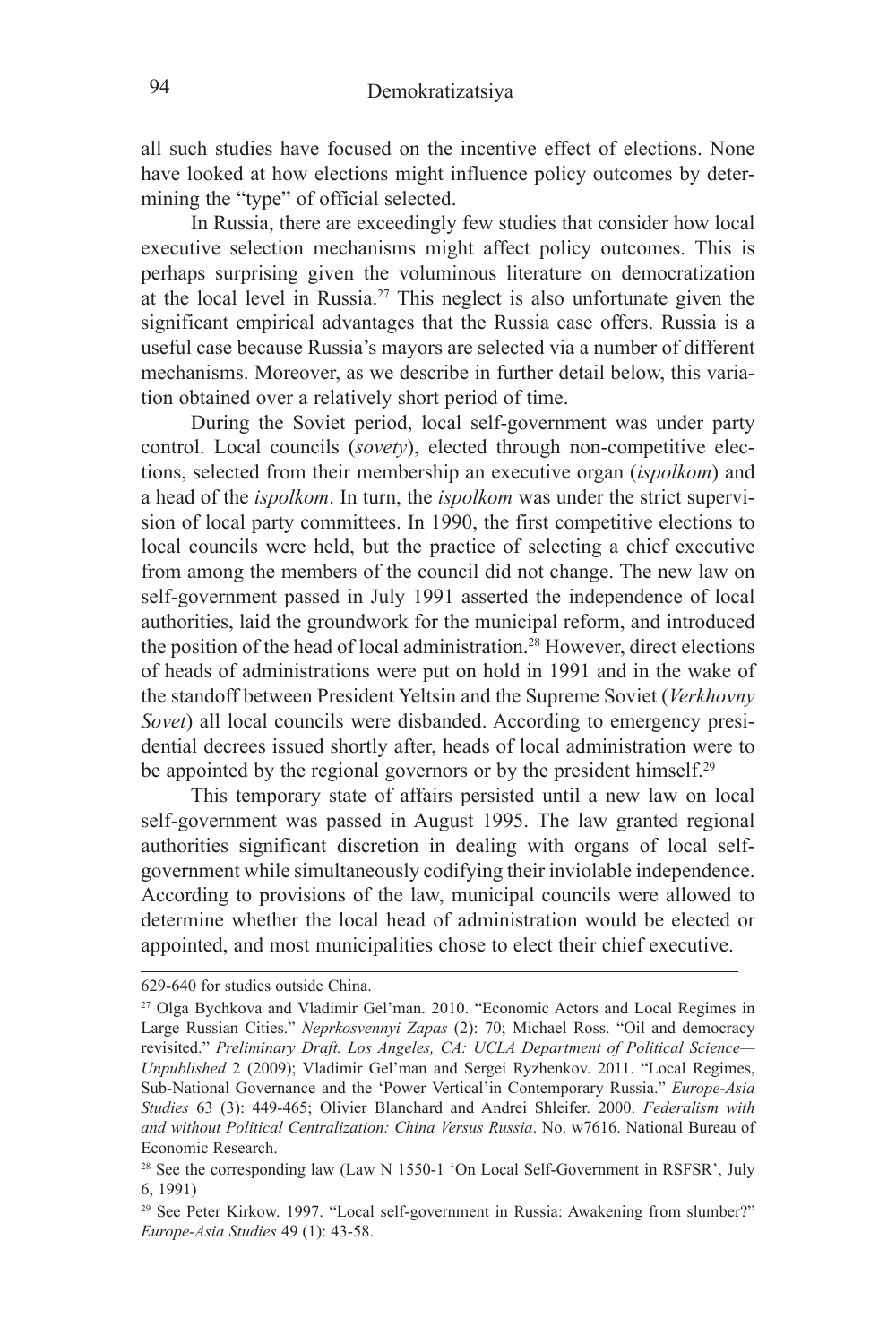In the early 2000s, concerns over efficiency led to a new round of municipal reforms, and in 2003 a new law on local self-government was adopted.<sup>30</sup> The provisions of the law, which came into force on January 1, 2006, systematized the models of local self-government that could be adopted by municipalities. Both before and after the reform a city could choose between directly electing its mayor and several models of appointment (though there were more options of appointment before the reform). But to unify local models of government, new federal law introduced a strict distinction between the function of the "head of municipality" and the function of the "head of administration," often called a city manager. Those functions could now be carried out by two different people or by a single person. If councils choose to have a single person fulfill this role, then the mayor must be elected.

Table 1 provides details on the types of models that Russian municipalities used to select their chief executives since 1996.

It is important to note that the law itself did not lead directly to the cancellation of direct mayoral elections. Just as in the 1990s, Federal Law #131 gave municipalities a choice between elected and appointed models. Nonetheless, the mid-2000s witnessed a wave of transitions from directly elected, unified local chief executives (Model 1 in Table 1) to the institution of dual executives in which city managers bore the responsibility for almost all important policy-making decisions (Models 2 and 3 in the table above). The cancellation of these mayoral elections was broadly seen as part of Vladimir Putin's recentralization efforts.<sup>31</sup> Observers noted that the cancellation of gubernatorial elections could make it hard for governors who had lost their direct popular mandate to control elected mayors, so some saw the cancellation of mayoral elections as "compensation" for the governors' loss of their elected mandates.32

In order to change how the chief executive of a city is selected, the city council must make amendments to the charter (*ustav*) of the city. However, in the mid-2000s city councils were increasingly coming under the control of the newly emerged dominant party, United Russia. According to most Russian observers, regional governors, using their influence on local party branches, began to play a key role as initiators of

<sup>&</sup>lt;sup>30</sup> The reform was introduced by Federal Law #131 "On the main principles of organization of the municipal self-governance in Russian Federation" dated October 6, 2003.

<sup>31</sup> Michael Ross. "Oil and democracy revisited." *Preliminary Draft. Los Angeles, CA: UCLA Department of Political Science—Unpublished* 2 (2009); Cameron Ross, and Adrian Campbell, eds. *Federalism and Local Politics in Russia*. Routledge, 2008; Vladimir Gel'man. "The Political Aspects of the Municipal Reform" ("Politicheskiye aspekty reform mestnogo samoupravleniya"), http://ru-90.ru; Aleksei Makarkin. 2007. "Mayors: The Battle for Independence" *Pro Et Contra* 11(1): 26-27.<br><sup>32</sup> Dmitry Furman, Alexander Morozov, Vladimir Prybylovskii, Nikolai Petrov, Yurii Korgo-

nyuk, and Alan Bloom. 2004. "On the Political System of Russia after the Putin Reforms" *Neprikosvennyi Zapas* (6): 38.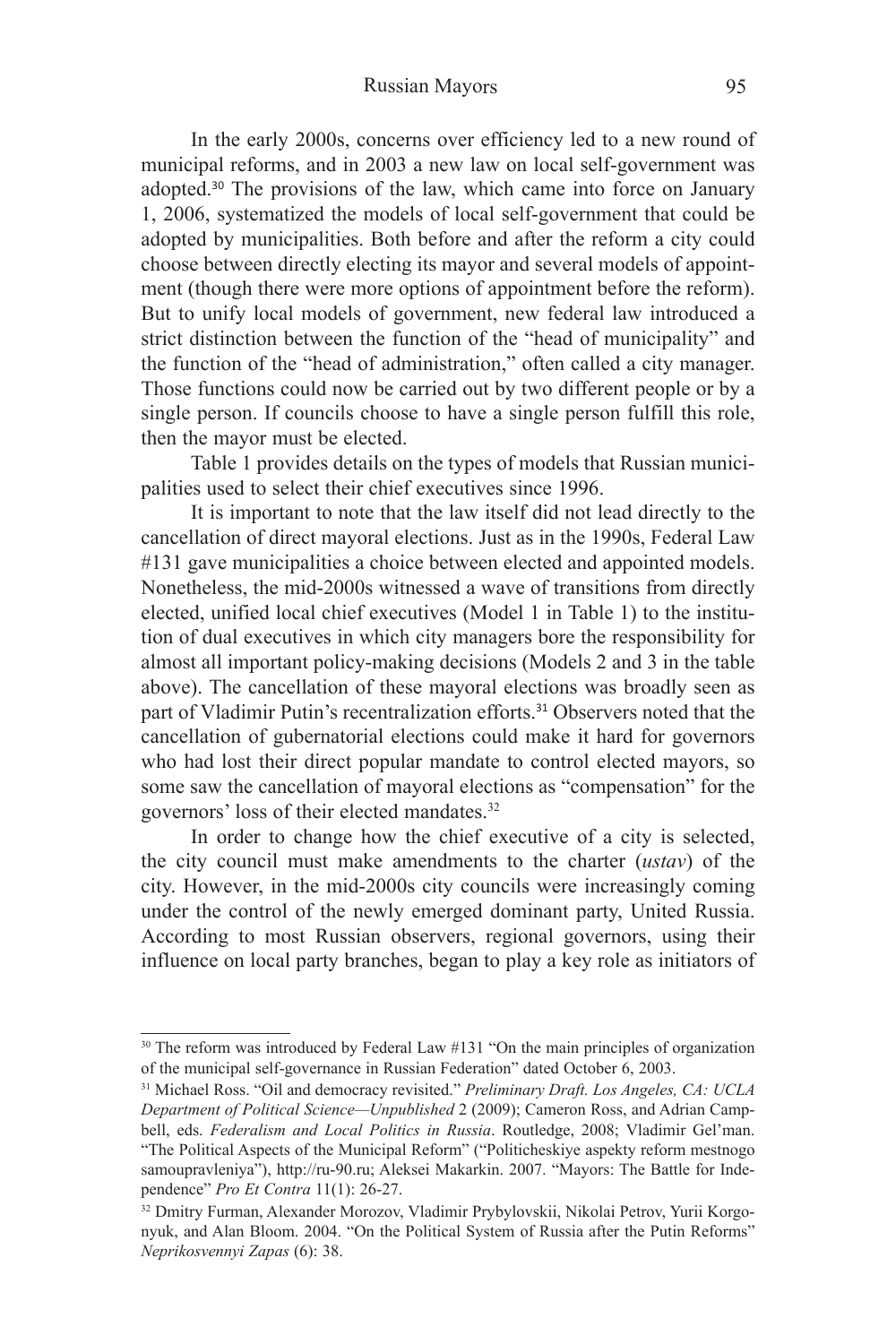| <b>Models</b> | Head of munici-                       | <b>Head of administration</b>                                                                             | <b>Years</b> |
|---------------|---------------------------------------|-----------------------------------------------------------------------------------------------------------|--------------|
|               | pality ("mayor")                      | ("city manager")                                                                                          | applicable   |
| 1.            |                                       | One person;<br>Popularly elected;                                                                         | 1996-        |
|               |                                       | present                                                                                                   |              |
|               |                                       | Responsible for all policy decisions.                                                                     |              |
| 2.            |                                       | One person;                                                                                               | 1996-2006    |
|               |                                       | Appointed by a higher level authority (gover-<br>nor/regional president <sup>1</sup> or Russian president |              |
|               |                                       | $directly^2)$ ;                                                                                           |              |
|               |                                       | Responsible for all policy decisions.                                                                     |              |
| 3.            |                                       | One person;                                                                                               | 1996-2006    |
|               |                                       | Appointed in some other way (by local /                                                                   |              |
|               |                                       | regional legislature);                                                                                    |              |
|               |                                       | Responsible for all policy decisions.                                                                     |              |
| 4.            | - Popularly                           | - Appointed on a competi-                                                                                 | 2006-        |
|               | elected, becomes<br>Chair of local    | tive basis by a special<br>commission <sup>3</sup> ;                                                      | present      |
|               | legislature;                          |                                                                                                           |              |
|               | - Powers                              | - Responsible for most                                                                                    |              |
|               | restricted mostly                     | policy decisions.                                                                                         |              |
|               | to the legislature,                   |                                                                                                           |              |
|               | representing the                      |                                                                                                           |              |
|               | region in external                    |                                                                                                           |              |
|               | relations, etc.                       |                                                                                                           |              |
| 5.4           | - Elected by the                      | - Appointed on a competi-                                                                                 | 2006-        |
|               | local legislative<br>council from its | tive basis by a special<br>commission;                                                                    | present      |
|               | members, heads a                      |                                                                                                           |              |
|               | local legislature;                    | - Responsible for most                                                                                    |              |
|               | - Powers                              | policy decisions.                                                                                         |              |
|               | restricted mostly                     |                                                                                                           |              |
|               | to the legislature,                   |                                                                                                           |              |
|               | representing the                      |                                                                                                           |              |
|               | region in external                    |                                                                                                           |              |
|               | relations, etc.                       |                                                                                                           |              |

**Table 1: Mayors' appointment and local executive power organization models, 1996-present** 

**Notes**: 1. Mostly in national republics. 2. Federal cities, exceptional cases (Grozny). 3. City manager is appointed by a Competition Commission. 1/3 of the seats in the commission are taken by governor's representatives (the list is approved by regional legislature at the proposal of a governor), 2/3 of seats are taken by City Council deputies (article 37 paragraph 5, Federal law #131).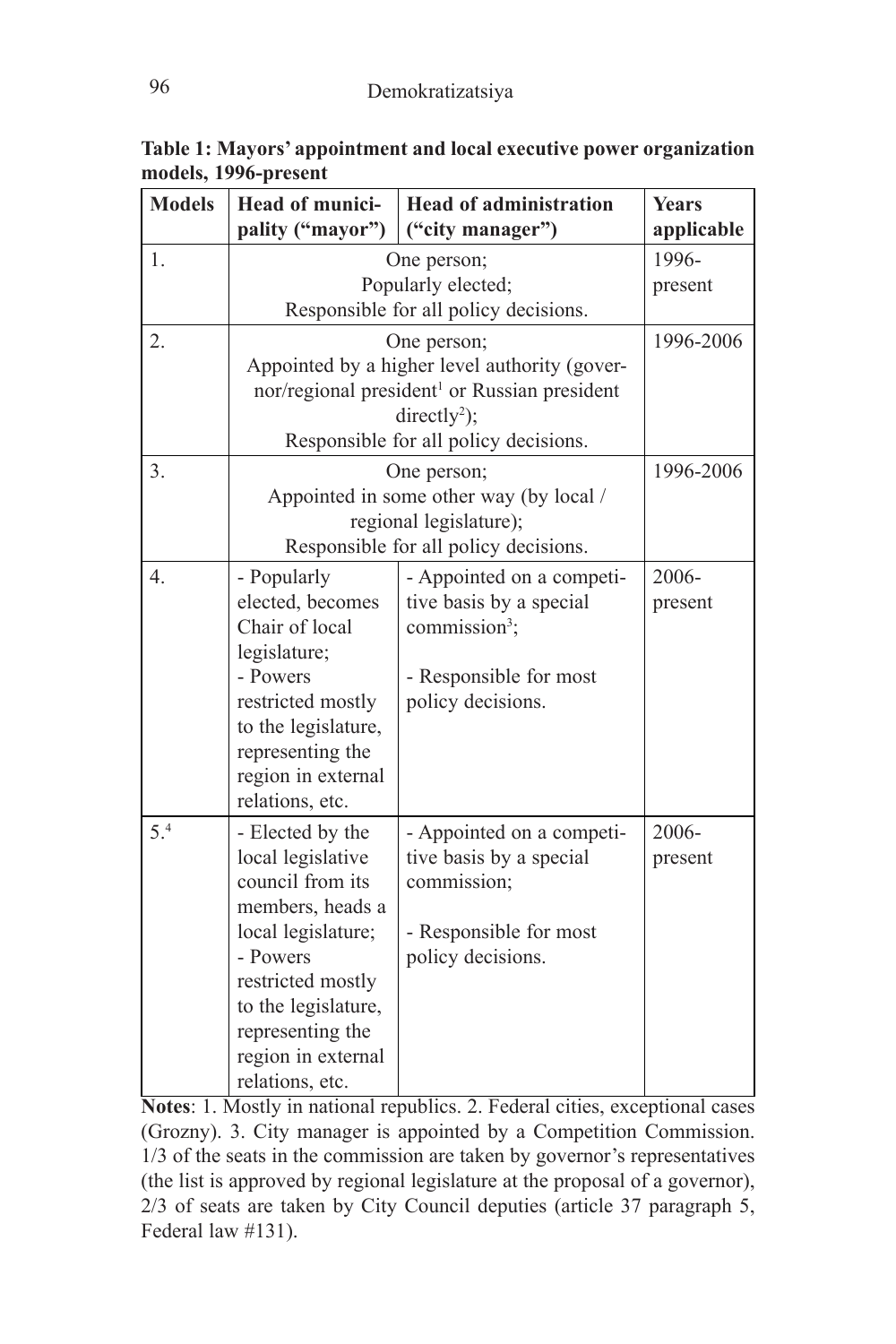the cancellation decision.33

The municipal reform did, however, have an effect on the cancellation of mayoral elections by increasing the financial dependence of local authorities on regional governments. Even before the reform most local budgets were heavily subsidized by regional and federal budgets, but the reform deprived local budgets of several additional income sources<sup>34</sup> and gave regional administrations greater discretion in determining the size of subsidies they allocate to the municipalities in a given region.<sup>35</sup> Simultaneously, municipalities were saddled with more obligations than before. As estimated by the Accounts Chamber,<sup>36</sup> in the first few years after the reforms came into force, municipal spending exceeded municipal revenues by almost 100%. As of 2012, only 2.5% of municipalities could finance all their activities from their own revenues. Thus, as municipal budgets grew more dependent on subsidies and transfers from regional administrations, governors gained additional influence over municipal authorities, making it easier for governors to secure the cancellation of mayoral elections.

For the analysis in this article, we treat Models 2, 3, 4, and 5 in Table 1 as instances of "appointed mayors." This is because the appointed city manager is the key policy-making authority in cases when there are two executives. Figure 1 shows the percentage of cities in our database that had such appointed mayors on January 1 of each year. Figures 2 and 2b show the appointment systems in place for all cities in our database.

As these figures show, the general tendency has been toward the cancellation of direct mayoral elections, but there was a small subset of cities (about 10%) that never introduced direct elections to begin with. There is an even smaller number (e.g. Orel, Ussuriysk) that transitioned

<sup>33</sup> Vladimir Gel'man. 2008. "Political Reform in Russian Cities: Mayors, City Managers, and Local Democracy. *Sravnitelnoye Konstitutsionnye obozrenie* (6): 143-152; Aleksei Makarkin. 2007. "Mayors: The Battle for Independence" *Pro Et Contra* 11(1): 26-27.

<sup>&</sup>lt;sup>34</sup> For example, the advertising tax, inheritance tax and local licensing fees, see Institute for Contemporary Development. Analytic Report: "Russian Local Self-Government: the Results of the 2003-2008 Reform."

<sup>&</sup>lt;sup>35</sup> The same report notes that in 2005, the first year of the reform's implementation, the share of total budget revenues from local budgets was lower than it had been in any of the previous ten years.

<sup>36</sup> Accounts Chamber of the Russian Federation. Analytic Report: "Analysis of the Condition of and Problems with the Income Potential of Subjects of the Russian Federation and Budgets of Municipal Districts in 2006-2007."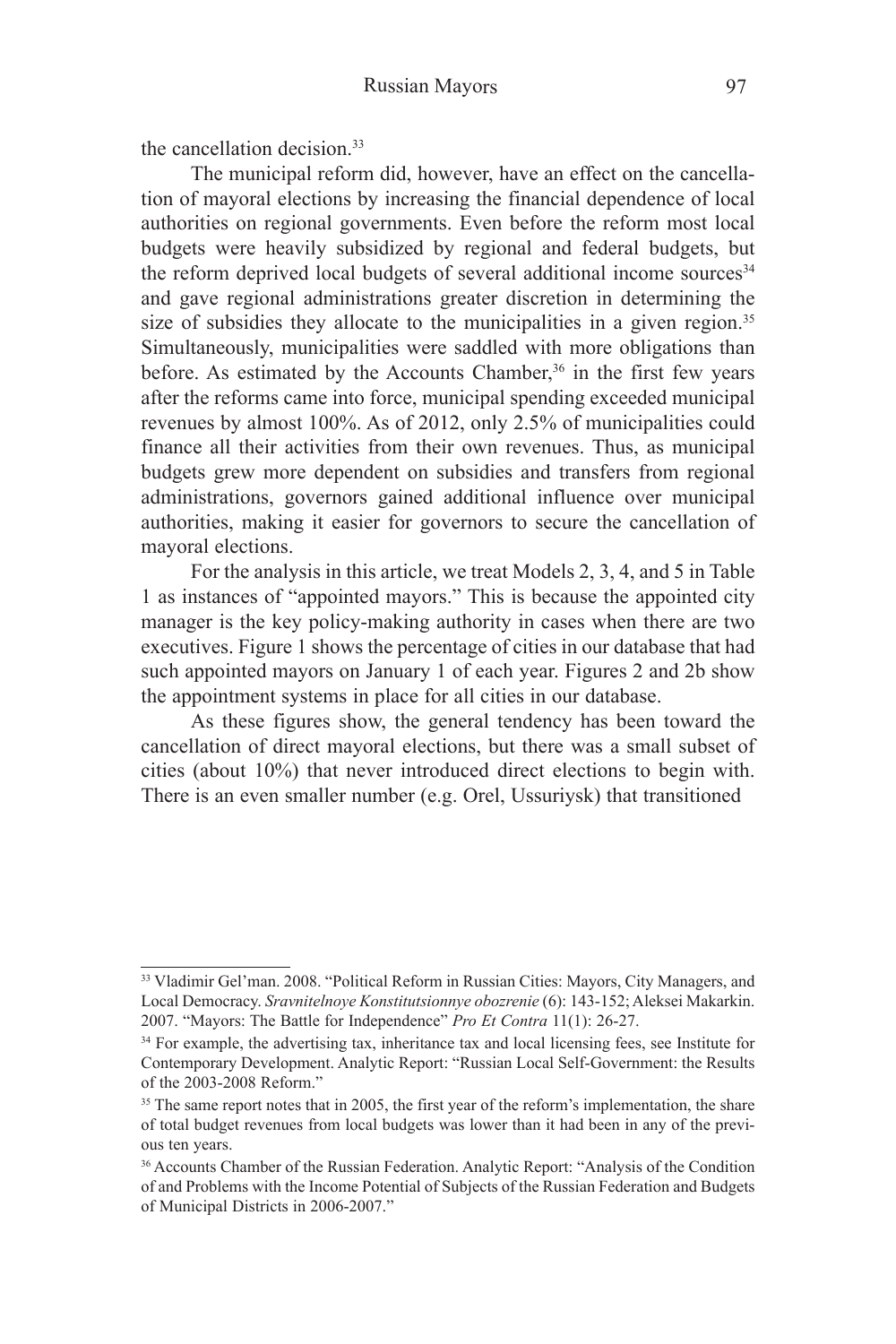

**Figure 1: Share of Appointed Mayors Over Time**

from an appointment scheme to an election scheme in the 2000s. However the most important conclusion to be drawn from these figures is that by 2012, almost half of Russia's sitting mayors were appointed.

Of course, in Russia's dominant party regime, the de facto process leading to the "selection" of an elected mayor can sometimes closely resemble the appointment process. Over 75% of the mayors in our sample were United Russia members and in Russia's competitive authoritarian regime, the ruling party often plays a larger role in deciding who will become mayor than voters do. At the same time, Russia's mayoral elections are much more competitive than Russia's regional legislative elections. One quarter of mayoral elections held between 2001 and 2012 were decided by less than 15 percentage points. Indeed, in many notable instances, opposition mayoral candidates have been able to defeat United Russia candidates, although many of those opposition mayors were subsequently arrested.<sup>37</sup> In any case, even in those cases when the winning candidate is *de facto* chosen by higher-ups in the ruling party it is likely that the decision about the type of candidate to select will be affected by the fact that the candidate must face voters and secure a favorable election result. For these reasons, we believe that that these de jure selection methods can be analyzed separately, and we undertake such an analysis below.

<sup>37</sup> See http://echo.msk.ru/blog/tulsky/826429-echo/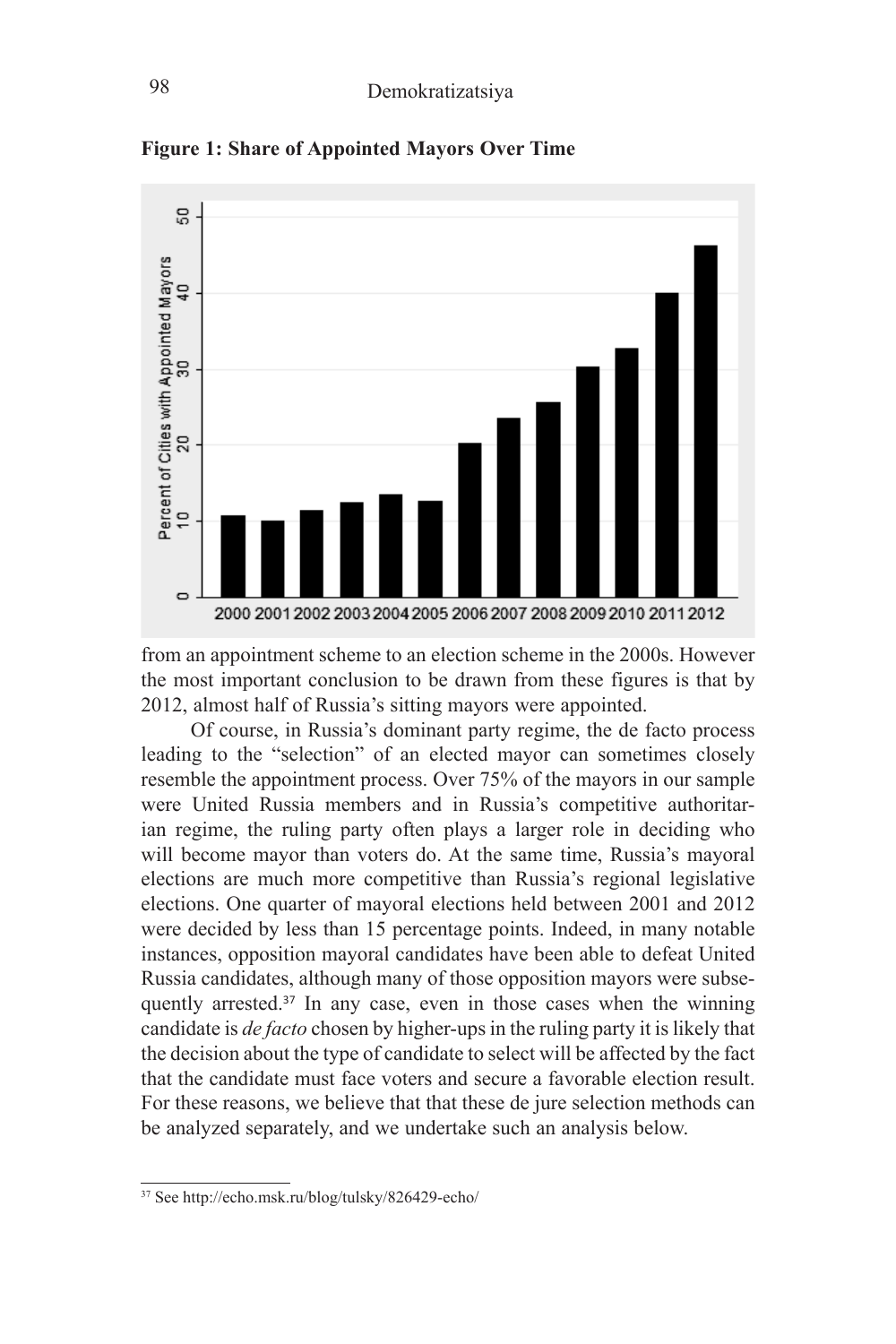

**Figure 2a. Mayoral Elections and Appointments in Russian Cities**

**Note**: Gray areas indicate years of direct elections, black areas indicate years of appointments. Open circles are appointment events. Closed dots are elections. The first year of appointment is the year in which the first appointed mayor (city manager) is appointed.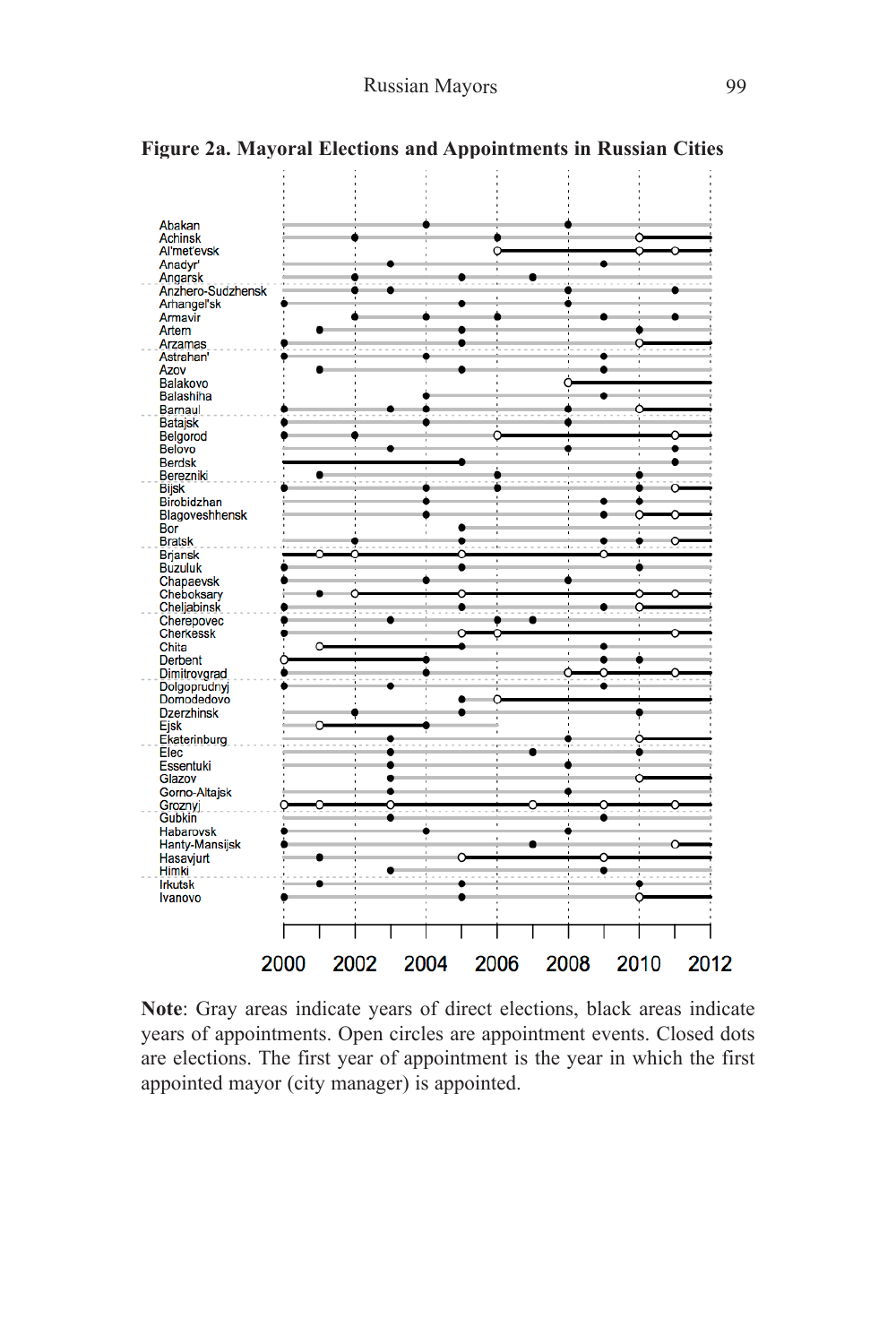

**Figure 2b. Mayoral Elections and Appointments in Russian Cities** 

**Note**: Gray areas indicate years of direct elections, black areas indicate years of appointments. Open circles are appointment events. Closed dots are elections. The first year of appointment is the year in which the first appointed mayor (city manager) is appointed.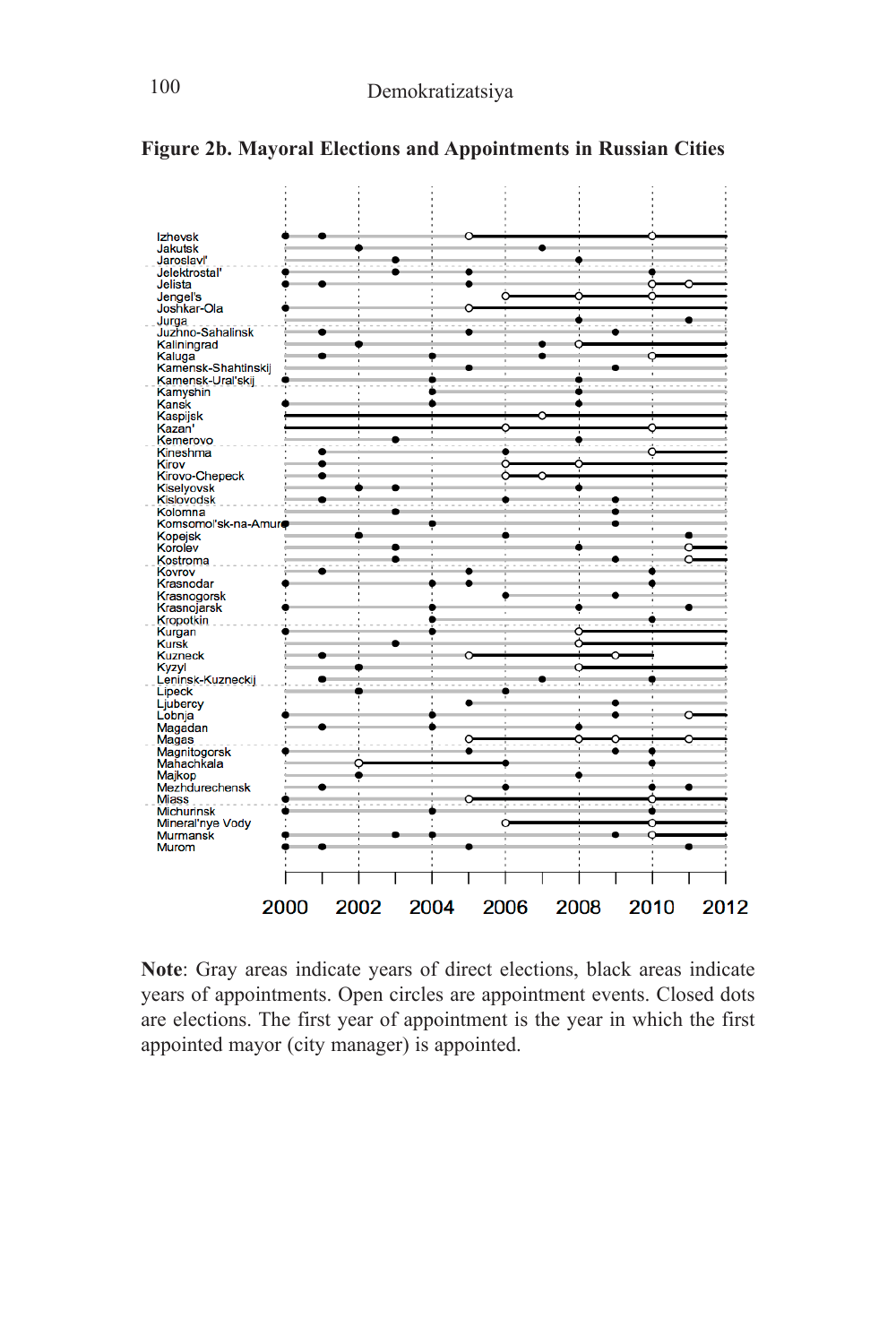

#### **Figure 2c. Mayoral Elections and Appointments in Russian Cities**

**Note**: Gray areas indicate years of direct elections, black areas indicate years of appointments. Open circles are appointment events. Closed dots are elections. The first year of appointment is the year in which the first appointed mayor (city manager) is appointed.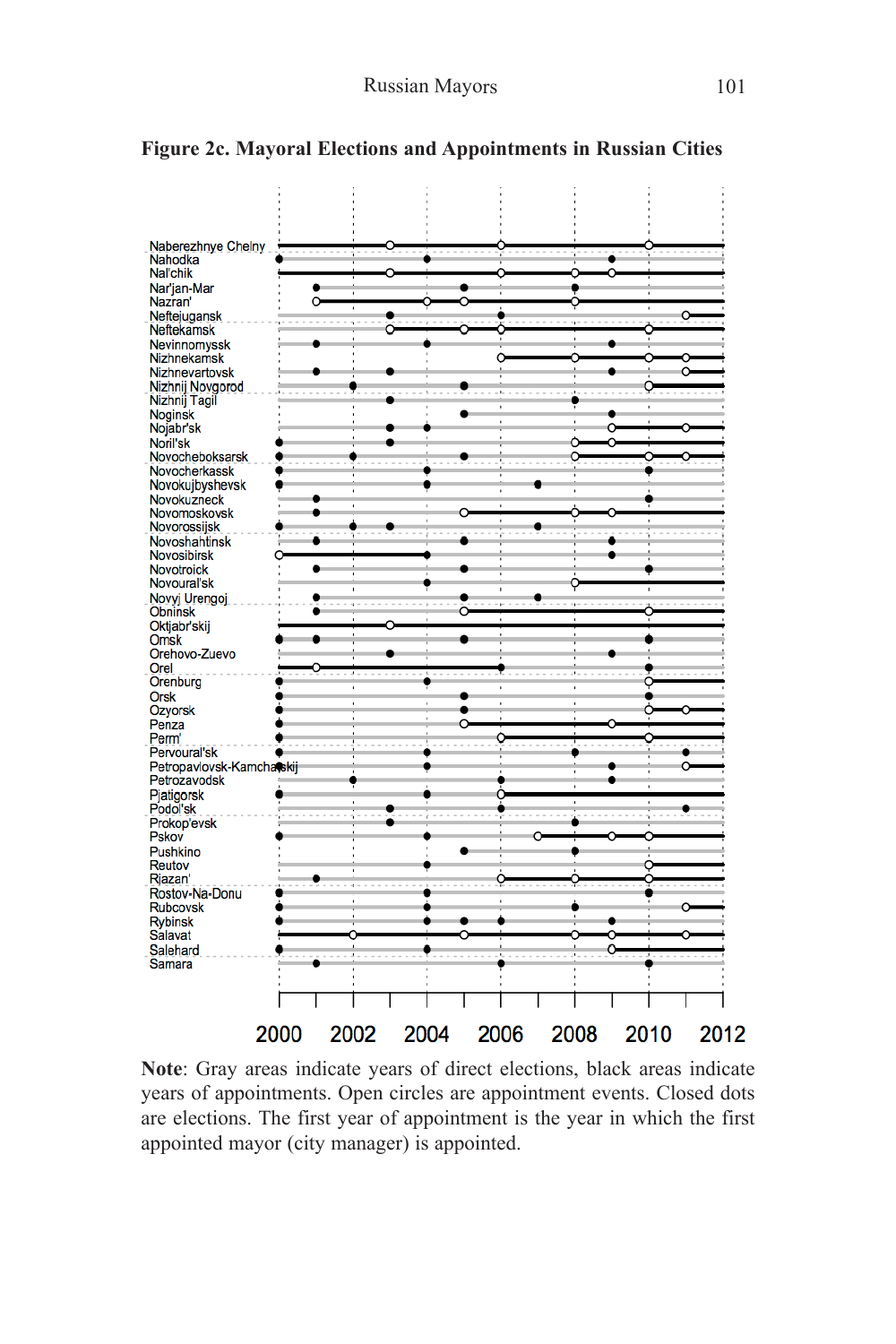

**Figure 2d. Mayoral Elections and Appointments in Russian Cities**

## **Data Overview**

In this article we introduce and exploit a novel dataset of Russia's mayors. This data includes detailed political and biographical indicators on 828 unique heads of 221 Russian regional capitals and cities with a population of 75,000 and above within the period from 2000 to 2012. The data was collected from a wide variety of sources, including the Russian State Statistics Agency (Rosstat), the Central Election Commission website,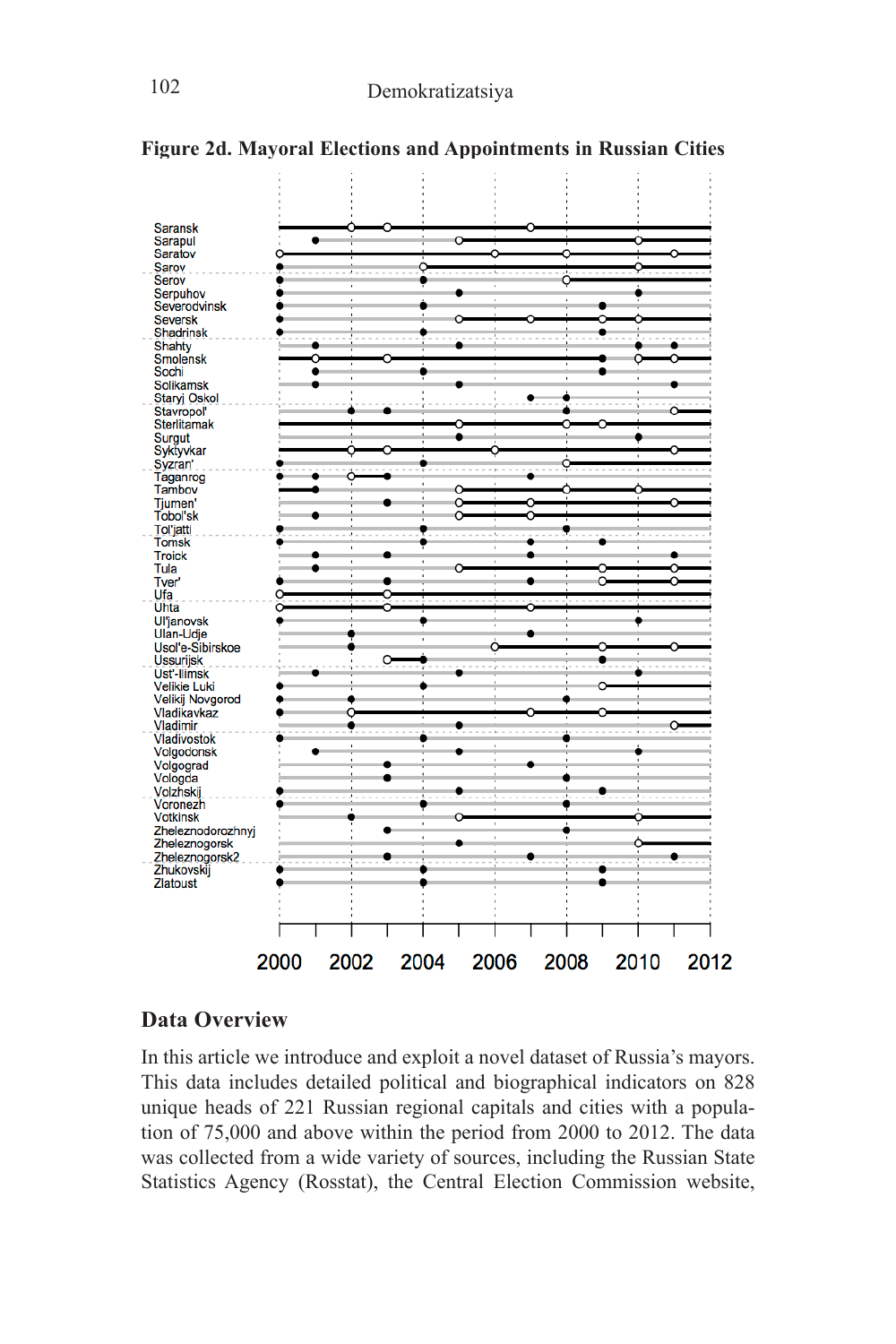Russian city and media websites, the Labyrinth database, and Wikipedia. Research assistants from the Higher School of Economics in Moscow were instructed in data collection and cross-checking procedures. To our knowledge, this is the first comprehensive dataset of Russia's municipal chief executives.

The complexity of municipal administration structures in Russia both enriches and complicates our time-series cross-sectional data. As the previous section highlights, the position of chief executive in Russian cities is sometimes split between two positions: a head of administration (often informally referred to as "city manager") and the head of the municipality. As noted, the former is usually responsible for most policy decisions. Our dataset contains information on both heads of administration and heads of municipality when a dual executive exists. But since heads of administration (i.e., city managers) control most policy decisions, we analyze only their characteristics when there is a dual executive. Thus, as we analyze differences between appointed and elected mayors, we are comparing appointed heads of administration (under the dual system) to elected mayors that sit atop a unified executive branch. For ease of exposition, we refer to these individuals informally throughout this paper as "mayors," regardless of their formal title.

We collected and coded a wide array of biographical information on each mayor in our dataset. Included are career histories, educational profiles, political experience such as party membership and electoral results, and demographics.

|                                       | N   |
|---------------------------------------|-----|
| Number of mayors in database          | 828 |
| Number of mayors in current analysis* | 563 |
| Number of elections                   | 578 |
| Number of appointments                | 260 |
| Number of cities                      |     |

| Table 2. General Description of the Data set |  |
|----------------------------------------------|--|
|----------------------------------------------|--|

\* We have 828 mayors in the full dataset, but we only analyze 563 in the article. In instances, where there is a dual executive (Models 4 and 5 in Table 1), we only analyze the characteristics of the appointed city-manager (see text for justification).

Moscow and Saint Petersburg are not included in the sample due to their special status as subjects of the Russian Federation. Our sample covers 41.5% of the Russian population (as of the last general census of 2010) and 65.1% of the urban population. In Table 2 we show some general characteristics of our dataset. As one can see from Table 2, mayors were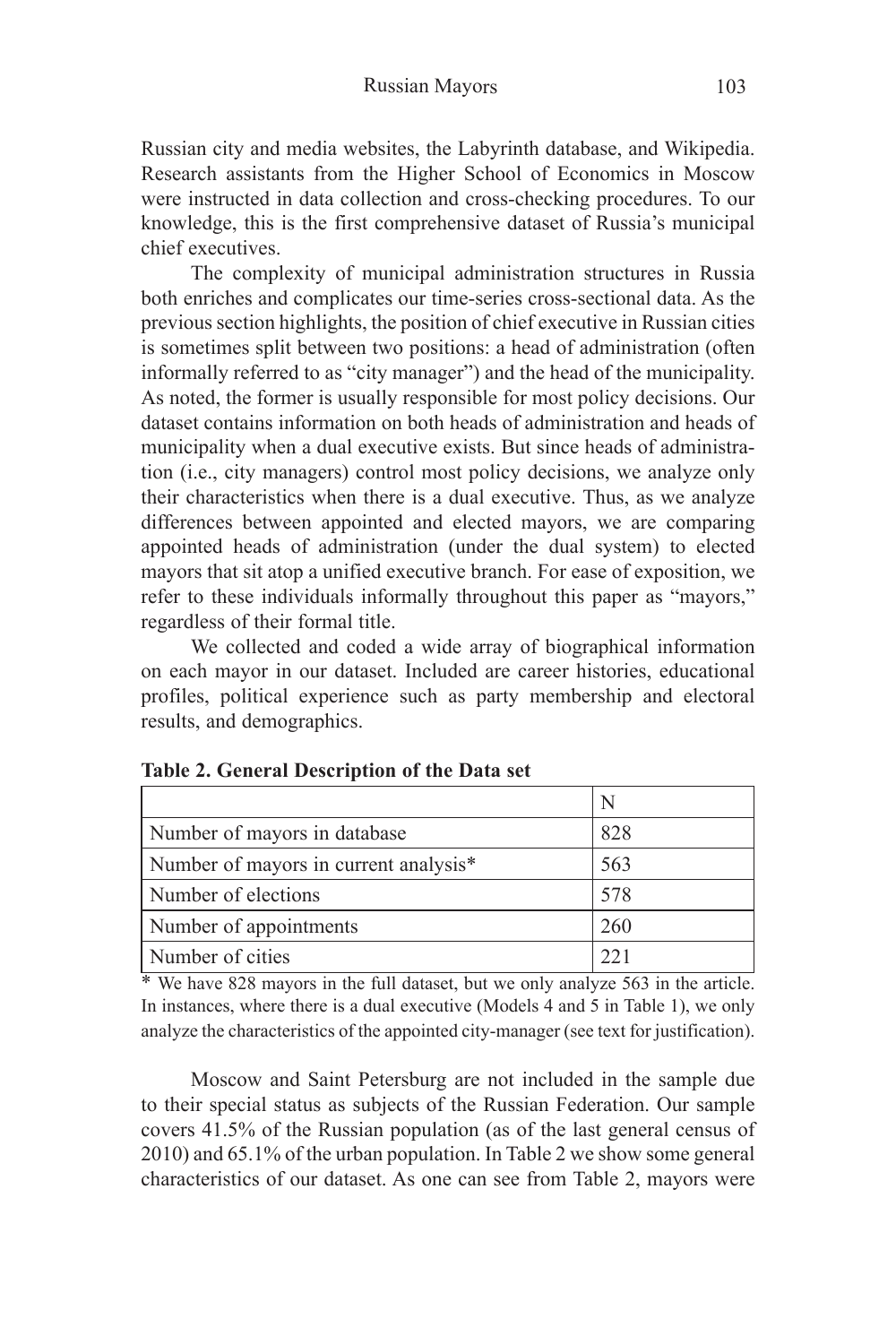much more likely to be elected than appointed in the time period under consideration.

In each table below, we present the proportion of elected mayors and appointed mayors who have each characteristic, with characteristics listed in rows. With only a few exceptions, the characteristics we consider are dichotomous, so the "Elected" and "Appointed" columns correspond to proportions of the elected and appointed mayoral corpus with that characteristic. We then show the t statistic from a simple difference-in-means test on whether these proportions are statistically different from each other. In other words, a t statistic larger than 1.96 in absolute value indicates that elected and appointed mayors are statistically significantly different from each other in terms of the given characteristic, at the conventional 5% level of significance. In the last column of each table we show an analogous t statistic from bivariate regressions that control for the year in which the appointment or election took place.

## **Comparing Elected and Appointed Mayors**

## *Career Experience*

We begin by examining differences in the career experience of elected and appointed mayors. Career experiences shape the outlook, skill set, ideology, and interests of officials. In a study of congressional voting behaviour, Carnes finds that businessmen and farm owners are more conservative than workers, lawyers, or service-based professionals.<sup>38</sup> Similarly, Sovietologists were convinced that officials with economic management experience took a different approach to their jobs than those whose background was in party work.<sup>39</sup> The discourse of Russian authorities between 2002 and 2006 held that abolishing mayoral elections was necessary because it would help to exclude incompetent candidates from local political races. Indeed, the special commissions charged with selecting city managers are tasked specifically with selecting candidates on the basis of competence and experience. If the state-led development literature is to be believed, these non-political commissions, which need not respond to popular demands, will be apt to choose technocratic candidates with significant governing experience.<sup>40</sup>

<sup>38</sup> Nicholas Carnes. 2012. "Does the Numerical Underrepresentation of the Working Class in Congress Matter?" *Legislative Studies Quarterly* 37.1 (2012): 5-34.

<sup>39</sup> Jerry Hough. 1969. *The Soviet Prefects: The Local Party Organs in Industrial Decision-Making*. Cambridge: Harvard UP; Peter Rutland. 1993. *Reds and Experts: The Politics of Economic Stagnation in the Soviet Union*. New York: Cambridge University Press.

<sup>40</sup> Alex Cukierman, Sebastian Edwards, and Guido Tabellini. 1992. "Seignioriage and Political Instability." *American Economic Review* 82 (2): 537-555; Peter Evans. *Embedded Autonomy.*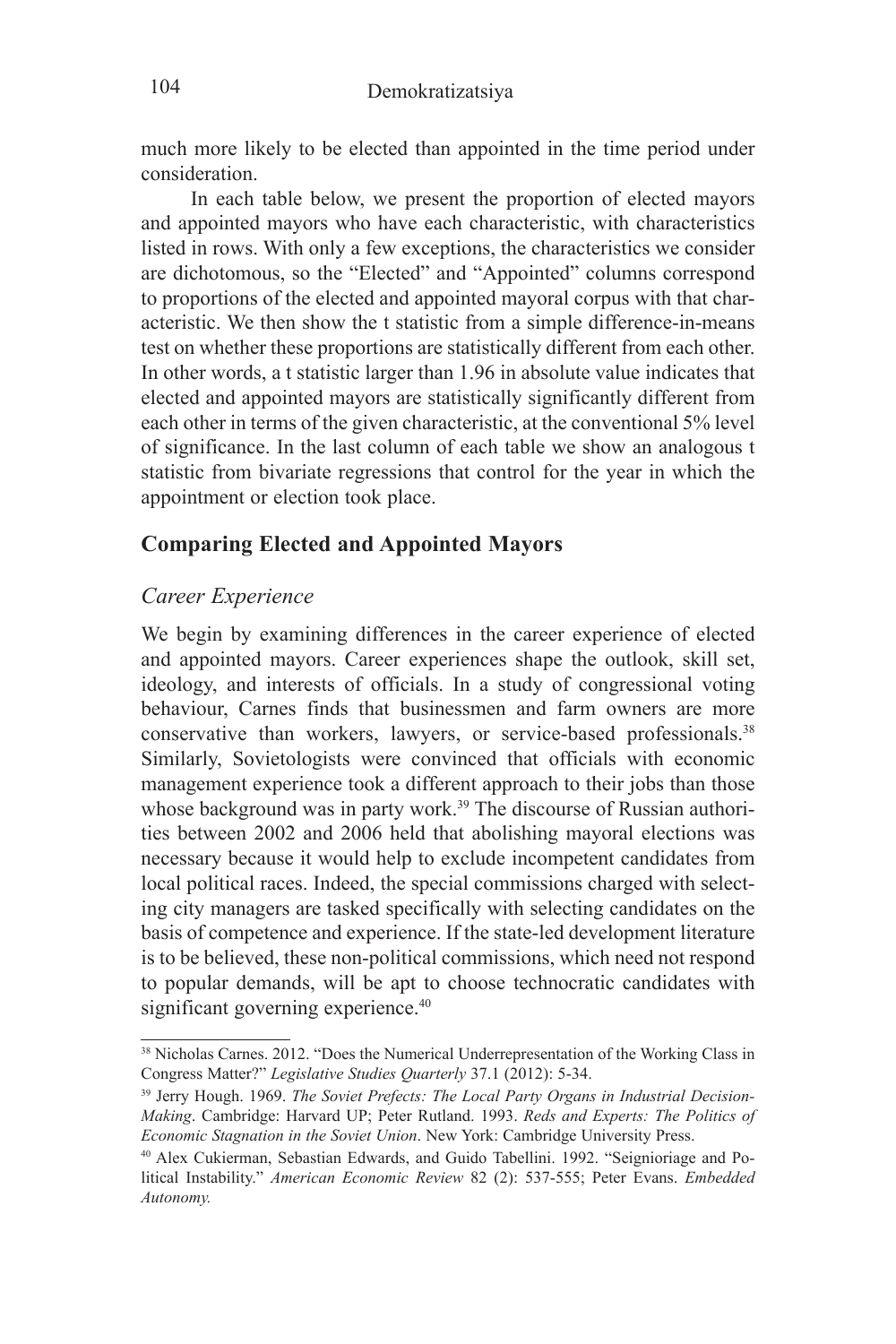Table 3 looks at whether elected and appointed mayors have any career experience in a range of professional categories. Columns 2 and 3 show the proportion of mayors in each category who ever worked in a given sphere. Column 4 shows the t statistic for the difference in means between the two groups. Since appointments were more likely in the late 2000s than in the early 2000s, we also include the t statistics from regressions that include the binary elected-appointed indicator on the right-hand side and add a control for year. Our analysis shows that the two groups differ significantly on several key dimensions.

| Any work experi-<br>ence in (binary)   | Elected | Appointed | Diff-in-<br>means t<br>value | t value<br>control-<br>ling for<br>year |
|----------------------------------------|---------|-----------|------------------------------|-----------------------------------------|
| regional<br>administration             | 0.189   | 0.262     | $2.32**$                     | $1.96**$                                |
| local administration<br>(same city)    | 0.442   | 0.485     | 1.12                         | $1.69*$                                 |
| local administration<br>(diff city)    | 0.067   | 0.122     | $2.61**$                     | $2.35**$                                |
| local legislature<br>(same city)       | 0.196   | 0.227     | 0.99                         | 1.14                                    |
| local legislature (diff<br>city)       | 0.025   | 0.017     | $-0.72$                      | $-0.57$                                 |
| regional legislature<br>(diff region)  | 0.014   | 0.004     | $-1.24$                      | $-1.05$                                 |
| regional legislature<br>(same region)  | 0.225   | 0.110     | $-3.81**$                    | $-3.68**$                               |
| State Duma                             | 0.025   | 0.000     | $-2.47**$                    | $-2.49**$                               |
| private business                       | 0.385   | 0.321     | $-1.73$                      | $-2.16**$                               |
| state-run business                     | 0.356   | 0.356     | $-0.01$                      | $-0.09$                                 |
| Federation Council                     | 0.018   | 0.013     | $-0.54$                      | $-0.26$                                 |
| federal government                     | 0.034   | 0.059     | 1.62                         | 1.61                                    |
| social or political<br>org incl. party | 0.134   | 0.102     | $-1.25$                      | $-0.60$                                 |
| force structures                       | 0.077   | 0.081     | 0.14                         | 0.00                                    |

|  | <b>Table 3: Work Experience of Mayors</b> |  |
|--|-------------------------------------------|--|
|  |                                           |  |

First, elected mayors are slightly more likely to have private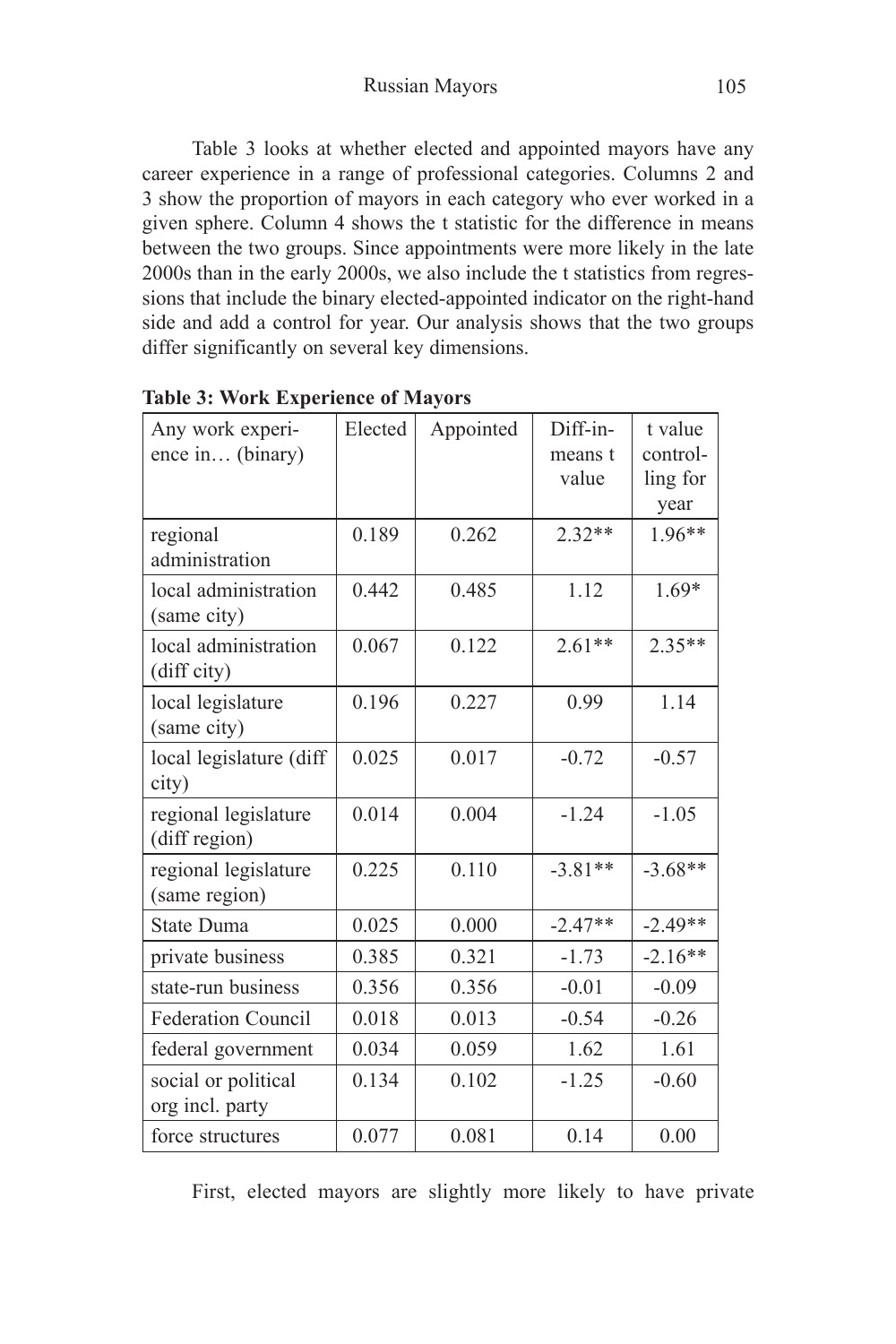business experience than are appointed mayors. This may be because business activities provide resources for financing election campaigns. For this and other reasons, businessmen may find it easier to win elections than they do to gain appointment. This finding confirms the widespread concern about the capture of local government in Russia by business interests.<sup>41</sup> Furthermore, it suggests that, whatever its faults, the appointment system may have reduced the propensity for state capture by business in Russia's localities. It should be noted that the figures in Table 3 surely understate the true extent of business capture because it only reflects the share of business-connected candidates who had full time positions in the business world. It does not include the number of mayors who held large stakes in businesses.

Second, appointed mayors are significantly more likely to have experience in the regional administration of their city's region. This should be interpreted as a practical consequence of the appointment process. Under the new appointment scheme, governors obtained significant influence over the appointment of city managers. In turn, it appears that governors used their influence to install clients from their own administrations as mayors.

Appointed mayors also have a significantly greater likelihood of having experience in the local administration of another city. Appointments seem to have induced higher levels of cross-regional mobility among municipal officials. This provides expanded opportunities for career advancement among local officials, which could act to increase the levels of political loyalty among municipal officials.

We also find that elected mayors are much more likely to have experience in regional legislatures. As we note below, this may be due to the fact that experience running and winning election campaigns gives formerly elected politicians a special advantage in mayoral races. Voters may exhibit a prior preference for such candidates or these experiences may help such candidates convince voters to vote for them. Either way, the advantage of having held elected office seems to disappear when mayoral hopefuls are seeking appointment to the position.

There is no significant difference between appointed and elected mayors in having work experience in state companies, the Federation Council, local administrations, the federal government, or social/party organizations. There is a statistically significant difference in terms of State Duma experience, but mayors very rarely have experience there. We should also note that there are no cases where a former governor takes a mayoral office.

<sup>41</sup> Olivier Blanchard and Andrei Shleifer. *Federalism with and without Political Centralization*; Olga Bychkova and Vladimir Gel'man. 2010. "Economic Actors and Local Regimes in Large Russian Cities." *Neprkosvennyi Zapas* (2): 70.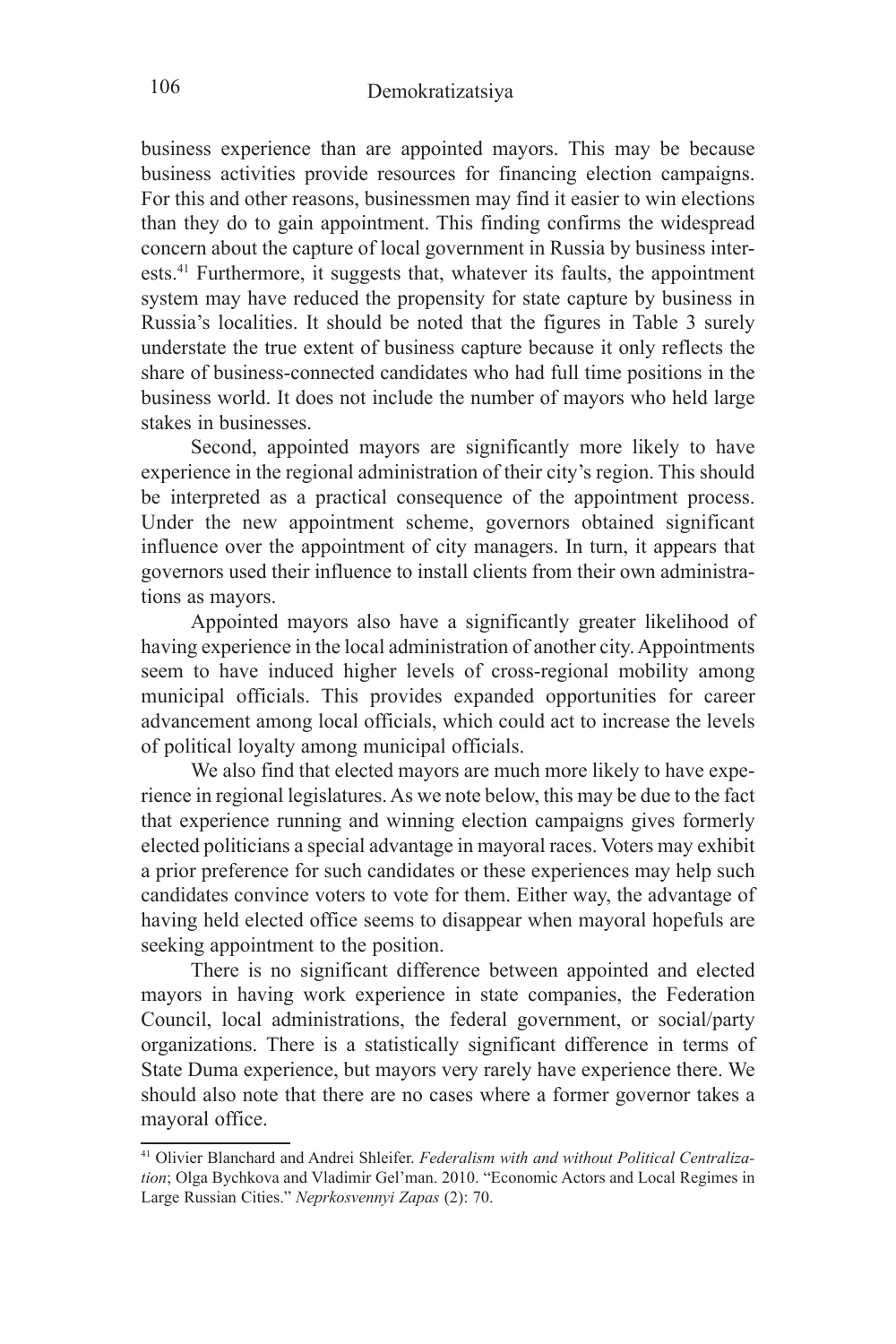There is no difference between elected and appointed mayors concerning their experience in so-called "force structures." Contrary to popular narratives about the militarization of the political elite under Putin,<sup>42</sup> the appointment system has not resulted in an increase in the share of security service personnel at the local level. Indeed, the total share of mayors with experience in the security services is quite low. It should also be noted that mayors' force structure experience was usually obtained in the late Soviet period and then followed by some other professional step in the post-Soviet period.

In Table 4, we use the binary variables in Table 3 to create new categories that focus specifically on the political experience of mayors. First, it is worth noting that despite the trend toward appointments, the mayoral corps still contains a large number of officials who once held elected office. Indeed, many mayors who were appointed have had some experience of being elected. But, again, we see that elected mayors are more likely to have held elected office.

|                                               | Elected | Appointed | Diff-in-<br>means t<br>value | t value<br>controlling<br>for year |
|-----------------------------------------------|---------|-----------|------------------------------|------------------------------------|
| Elected office (most<br>recent place of work) | 0.247   | 0.192     | $-1.75*$                     | $-1.76*$                           |
| Ever held elected office                      | 0.400   | 0.315     | $-2.34**$                    | $-1.96**$                          |
| Rate of Turnover                              | 0.040   | 0.135     | $5.07**$                     | $4.43**$                           |
| Member of CPSU                                | 0.273   | 0.141     | $-3.67**$                    | $-3.43**$                          |

**Table 4: Political Experience of Mayors**

Elected mayors are significantly more likely to have been members of the CPSU. This finding is intriguing given that it remains robust when controlling for time. One possible explanation is that many elected mayors owed their electoral victories to nomenklaturist ties in the regions, while appointed mayors are technocrats, selected without reference to "old elite" ties. However, we know very little about levels of turnover in local elites after the fall of the Soviet Union. If mayors are anything like governors, some of their machines were built on the basis of nomenklaturist ties, while others were built anew on the basis of post-Soviet political networks. Without further data on the composition of mayoral machines in Russia, we hesitate to draw a firm conclusion.

Another finding of note is that rates of turnover are much higher

<sup>42</sup> Olga Kryshtanovskaya and Stephen White. 2005. "Inside the Putin Court: A Research Note." *Europe-Asia Studies* 57 (7): 1065-1075; Olga Kryshtanovskaya and Stephen White. 2010. "The Sovietization of Russian Politics". *Post-Soviet Affairs* 25 (4): 283-209.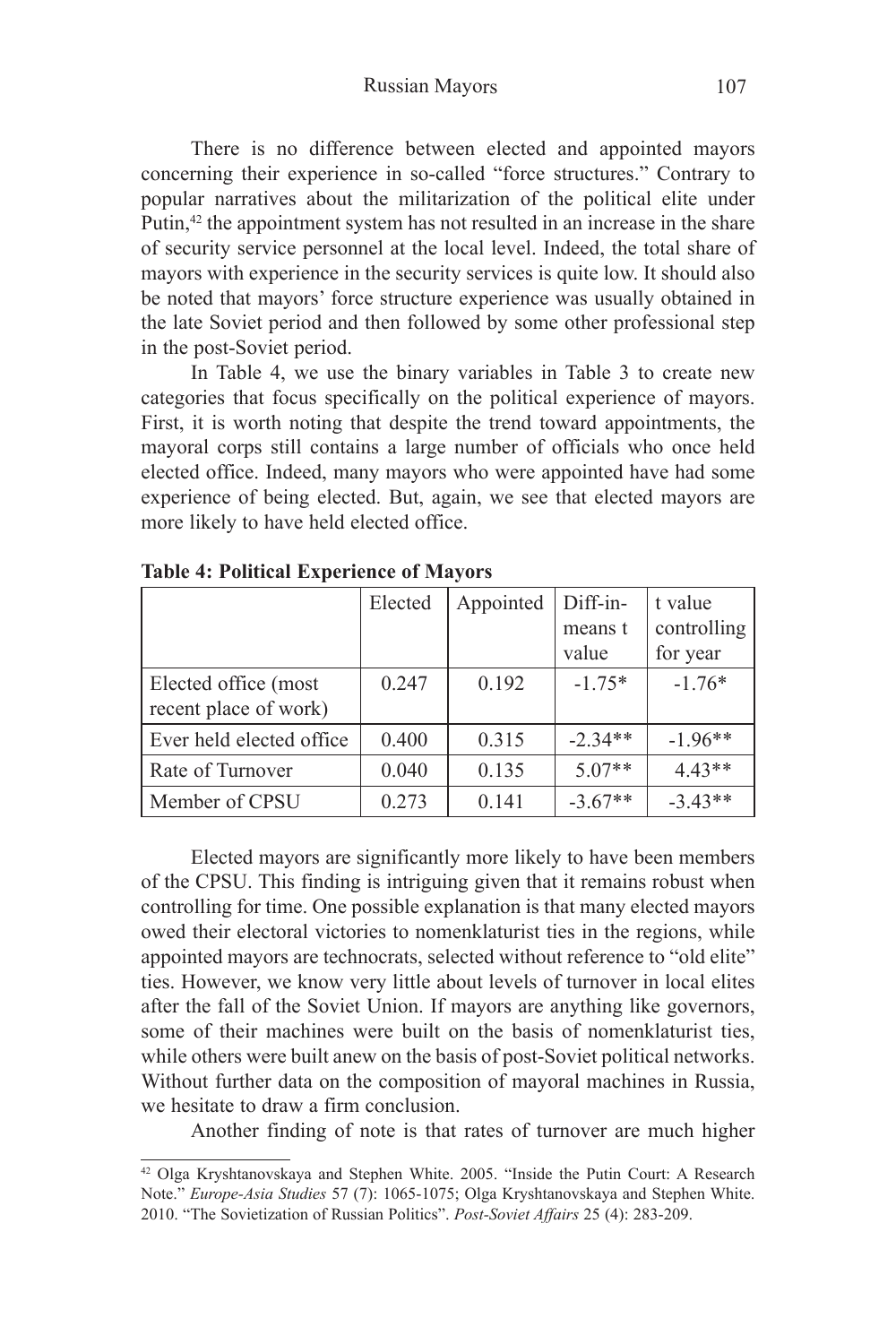among appointed mayors than among elected mayors. Studies have found that the uncertainty induced by frequent government turnover can have negative effects on investment.43 Thus, even if we believe that appointed mayors are more technocratic than elected mayors, the policy uncertainty created by their constant rotation may have negative effects on economic development. At the same time, the appointment system clearly makes it easier to remove underperforming officials.

|                                                            | Elected | Appointed | Diff-in-<br>means t<br>value | t value<br>control-<br>ling for<br>year |
|------------------------------------------------------------|---------|-----------|------------------------------|-----------------------------------------|
| Academia                                                   | 0.007   | 0.000     | $-1.34$                      | $-1.46$                                 |
| Business (private)                                         | 0.107   | 0.065     | $-1.92*$                     | $-2.33**$                               |
| Business (state-owned<br>enterprise)                       | 0.119   | 0.108     | $-0.49$                      | $-0.36$                                 |
| <b>Federal Government</b><br>(ministries and agencies)     | 0.017   | 0.023     | 0.56                         | 0.60                                    |
| <b>Federation Council</b>                                  | 0.009   | 0.000     | $-1.50$                      | $-1.48$                                 |
| <b>Force Structures</b>                                    | 0.010   | 0.008     | $-0.37$                      | $-0.52$                                 |
| <b>Local Administration</b><br>(different city)            | 0.029   | 0.042     | 0.96                         | 0.55                                    |
| <b>Local Administration</b><br>(same city)                 | 0.306   | 0.346     | 1.15                         | 1.90*                                   |
| Local Legislature (diff. city)                             | 0.002   | 0.004     | 0.58                         | 0.67                                    |
| Local Legislature (same city)                              | 0.078   | 0.154     | $3.39**$                     | $3.31**$                                |
| Other                                                      | 0.007   | 0.000     | $-1.34$                      | $-1.13$                                 |
| Regional Administration<br>(not governor)                  | 0.106   | 0.131     | 1.07                         | 0.71                                    |
| Regional Legislature                                       | 0.154   | 0.035     | $-5.04**$                    | $-4.96**$                               |
| Social/Political<br>Organization (including<br>party work) | 0.005   | 0.000     | $-1.16$                      | $-1.24$                                 |
| State Duma                                                 | 0.014   | 0.000     | $-1.91*$                     | $-1.99**$                               |
| Missing                                                    | 0.029   | 0.085     | $3.53**$                     | $3.22**$                                |

**Table 5: Most Recent Place of Work** 

<sup>43</sup> Edmund J. Malesky and Krislert Samphantharak. 2008. "Predictable Corruption and Firm Investment: Evidence from a Natural Experiment and Survey of Cambodian Entrepreneurs." *Quarterly Journal of Political Science* 3: 227-267; Thomas Kenyon and Megumi Naoi. 2010. "Policy Uncertainty in Hybrid Regimes: Evidence from Firm-Level Surveys." *Comparative Political Studies* 43 (4): 486-510.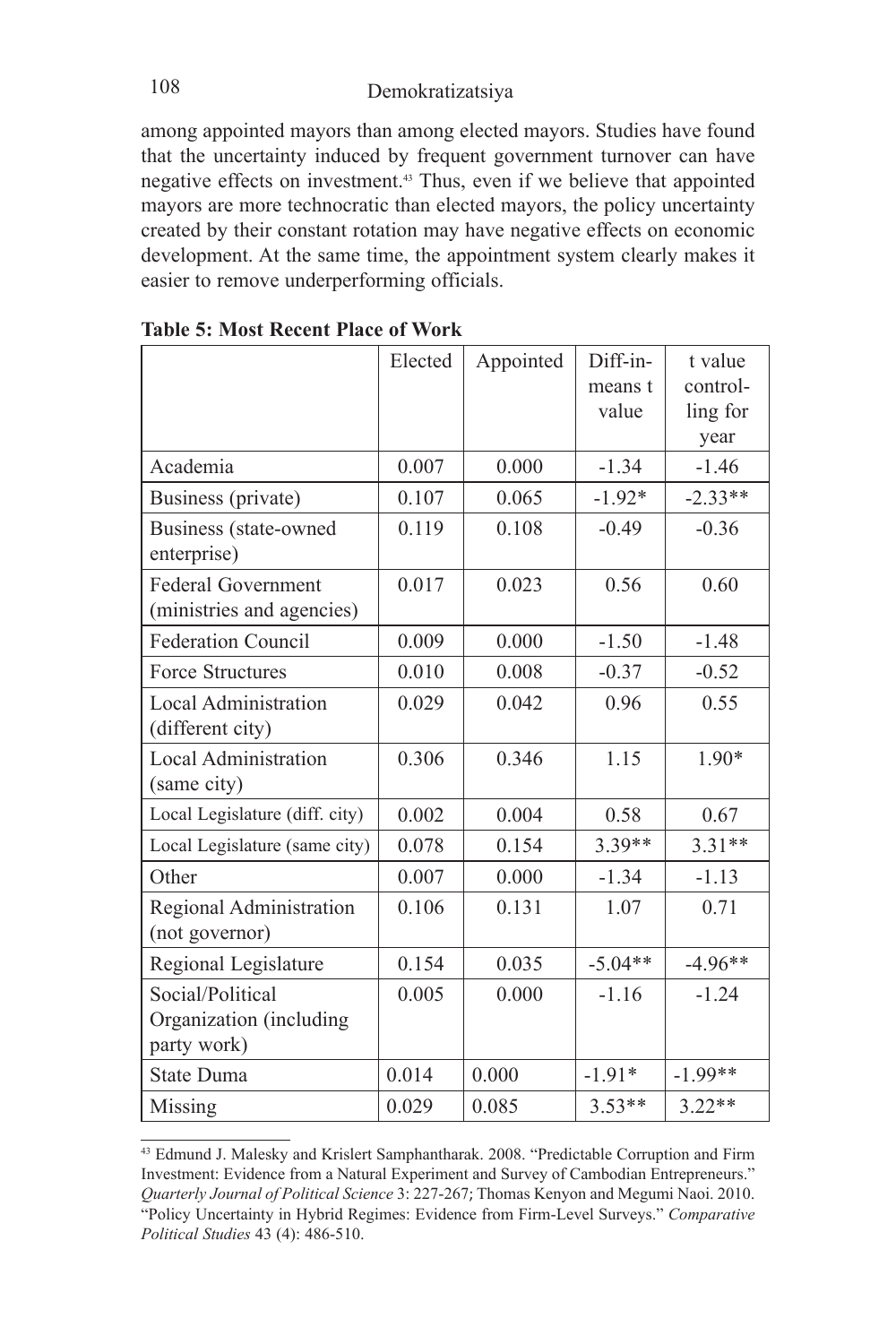Russian Mayors 109

In Table 5, we look at the place of work of the mayor in the year immediately prior to his or her taking office as mayor.<sup>44</sup> This table shows that most mayors come from bureaucratic or political backgrounds. The most popular entry point to the mayor's office is from the local administration of the city where the mayor serves. There is also a sample of mayors with analogous career experience in local self-governance (both executive and legislative) but in a different city. Normally this move happens within their region.

We note again with special interest the lack of evidence for mayors of either stripe originating in "force structures." The proposition that elites with roots in the force structures have taken top positions in the Russian bureaucracy is not borne out at the local level. Almost no mayors came to their post directly from the security services.

Two thirds of the seats in mayoral selection committee are filled by the city council, thus increasing the likelihood that appointed mayors come directly from local legislatures. And indeed our findings show that appointed mayors are more likely to come directly from the local legislature. It appears that local legislatures – to the extent that they influence the selection process – prefer to select one of their own as city manager.

Finally, consistent with our findings above, elected mayors are also more likely to come directly from business. About 11% of elected mayors and 7% of appointed mayors counted businesses as their primary place of work just before they took office

### *Post-Tenure Fate*

Another important task is to situate mayoral positions within the broader hierarchy of political positions. A mayoral post could be a "waystation" on the path to higher office, or it may be a peak-of-career position. One way of placing the mayor position within the hierarchy is examining the career trajectories of mayors once they have completed their tenure as municipal heads. If many mayors advance to positions in regional or federal power centers then mayors may be focused on impressing superiors who hold the keys to doors further along the career path. By contrast, if most mayors retire from politics, move into the private sector, or otherwise disappear from public view after leaving office, then their focus should be merely on staying in office and, if elected, pleasing their constituents. We present the post-tenure positions of Russian mayors in Table 6.

<sup>&</sup>lt;sup>44</sup> The most recent place of work for incumbent mayors is still their place of work immediately prior to their first term as mayor.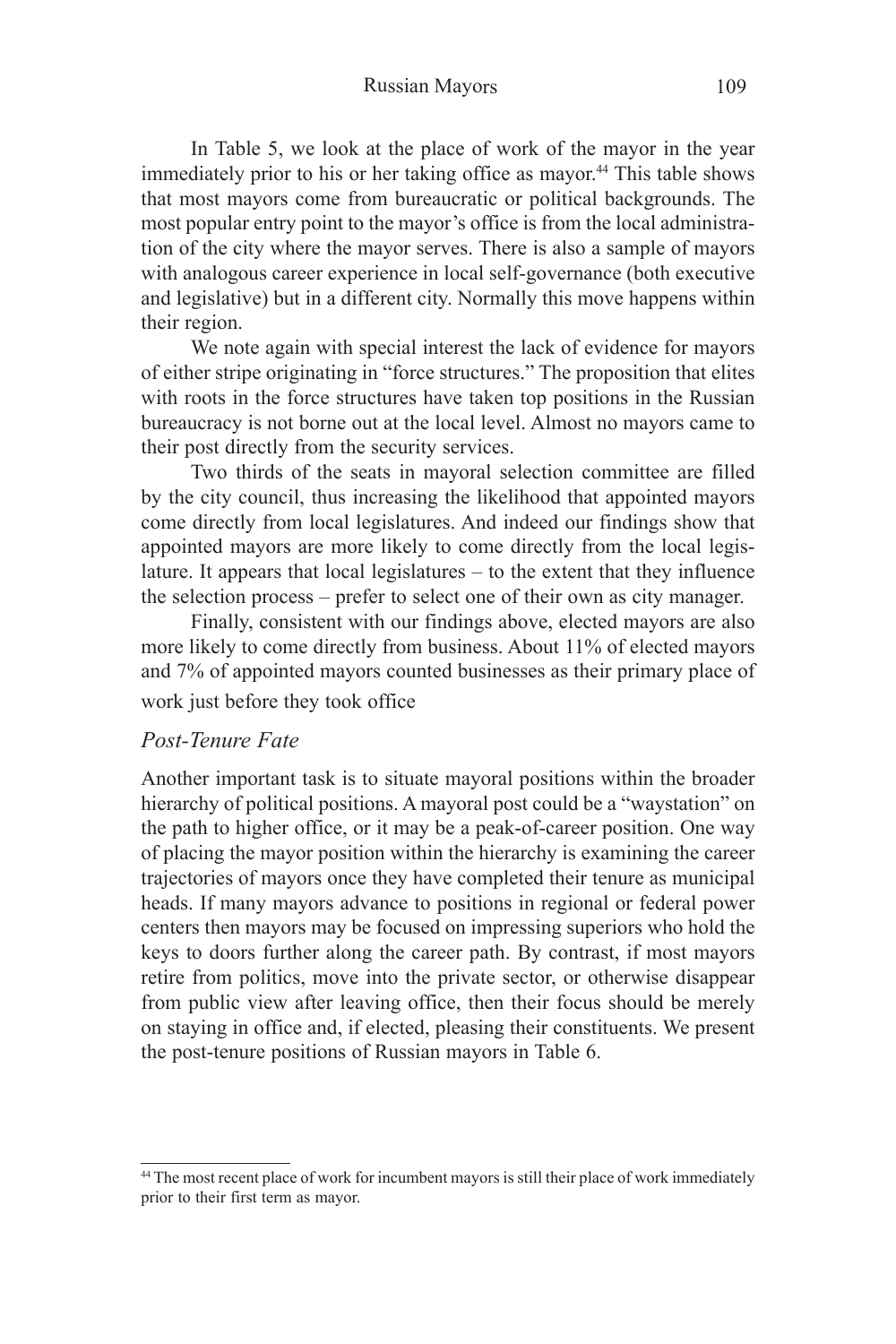|                                                                    | Elected | Appointed | Diff-in-<br>means t<br>value | t value<br>control-<br>ling for<br>year |
|--------------------------------------------------------------------|---------|-----------|------------------------------|-----------------------------------------|
| Academia                                                           | 0.019   | 0.014     | $-0.46$                      | $-0.30$                                 |
| <b>Business</b><br>(private)                                       | 0.071   | 0.066     | $-0.25$                      | $-0.00$                                 |
| <b>Business</b><br>(state-owned<br>enterprise)                     | 0.055   | 0.038     | $-0.92$                      | $-0.78$                                 |
| Federal<br>Government<br>(federal minis-<br>tries and<br>agencies) | 0.026   | 0.028     | 0.15                         | 0.46                                    |
| Federation<br>Council                                              | 0.013   | 0.009     | $-0.38$                      | 0.01                                    |
| Governor                                                           | 0.026   | 0.005     | $-1.84*$                     | $-1.71*$                                |
| Local<br>Administration                                            | 0.029   | 0.042     | 0.80                         | 0.81                                    |
| Local Legislature                                                  | 0.013   | 0.009     | $-0.38$                      | $-0.42$                                 |
| Regional<br>Administration<br>(not governor)                       | 0.117   | 0.127     | 0.34                         | 0.62                                    |
| Regional<br>Legislature                                            | 0.032   | 0.033     | 0.02                         | 0.38                                    |
| Retired                                                            | 0.036   | 0.019     | $-1.14$                      | $-0.80$                                 |
| Social/Political<br>Organization<br>(including party<br>work)      | 0.016   | 0.023     | 0.59                         | 0.91                                    |
| State Duma                                                         | 0.023   | 0.014     | $-0.71$                      | $-0.36$                                 |
| <b>Under Arrest</b>                                                | 0.101   | 0.038     | $-2.70**$                    | $-2.57**$                               |
| Deceased                                                           | 0.019   | 0.028     | 0.65                         | 0.98                                    |
| Still in Office                                                    | 0.286   | 0.357     | $1.72*$                      | 0.50                                    |
| Other                                                              | 0.039   | 0.028     | $-0.66$                      | $-0.49$                                 |
| No data*                                                           | 0.078   | 0.122     | 1.68*                        | 1.51                                    |

**Table 6: Post-Tenure Fate of Russian Mayors**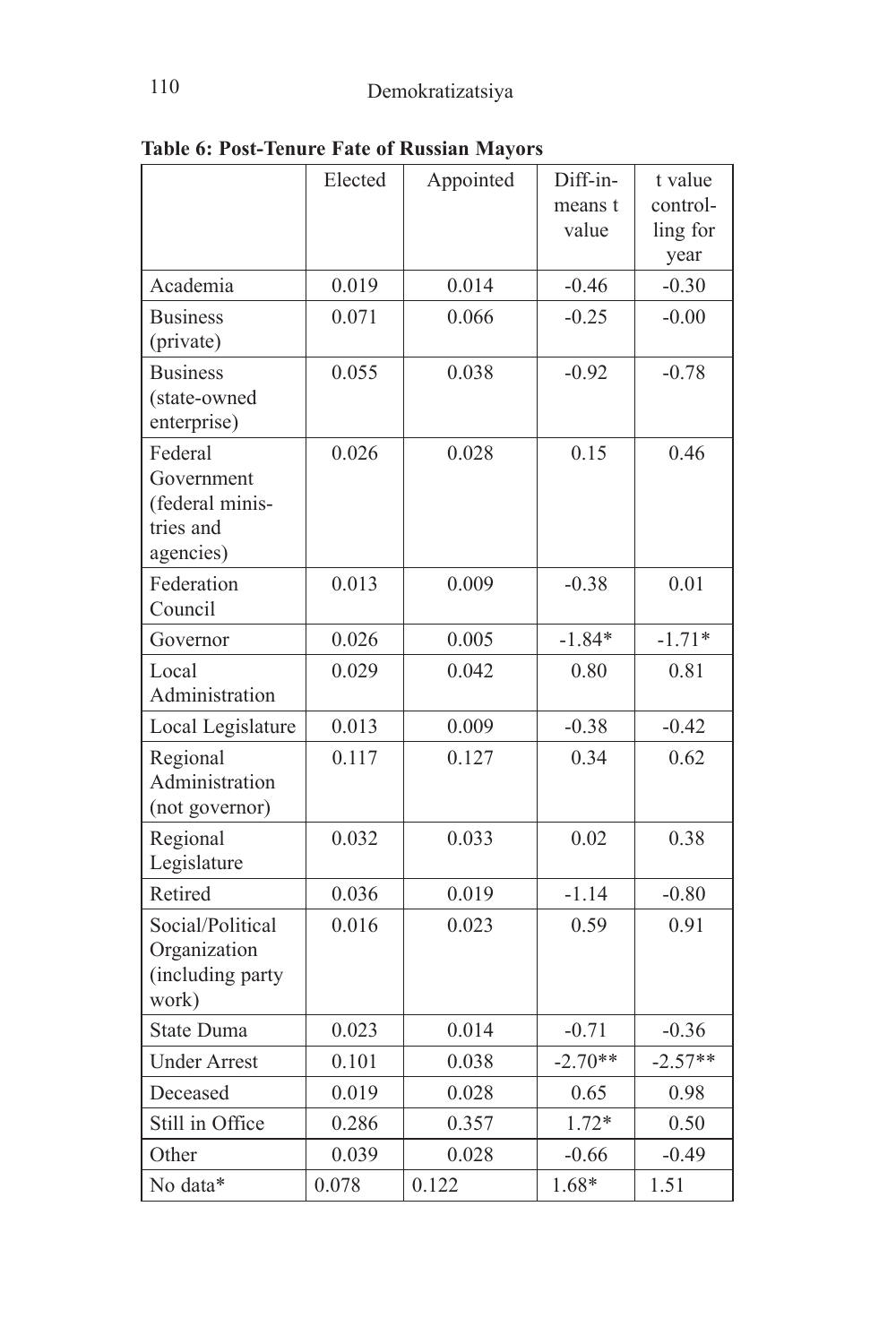#### Russian Mayors 111

Overall the data illustrate that mayorships are peak of career positions in Russia. The data shows that that elected mayors are more likely to become governor after leaving office, but this is the only statistically significant difference in post-mayoral career trajectories. Perhaps the most interesting finding in this table is that elected mayors are much more likely to leave office in handcuffs. Fully 10% of elected mayors leave office under arrest, compared to 4% of appointed mayors. This difference may be a product of the close ties between "insider" elected mayors and local business. Such ties increase the opportunities for professional wrongdoing, but they also create more opportunities for authorities to fabricate politicized criminal cases. Criminal cases are a political tool used against many mayors in Russia. Indeed, 85% of the mayors arrested in our sample were from the opposition or were independents. Since members of the opposition are almost never appointed as mayor, this method is infrequently used against appointed mayors. These officials have already been vetted by the authorities.

Moreover, if regional authorities did want to remove an appointed mayor, there are other, simpler methods of achieving this goal. The municipal reform of 2003-2006 (Federal Law #131) gave city councils the ability to unseat appointed mayors. Article 72 states that appointed mayors can be replaced by the city council with a supermajority vote if this effort is supported by the governor. This procedure can be initiated at the governor's initiative or with 1/3 of city council votes.

#### *Insider/Outsider Status*

Which type of mayor—elected or appointed—is more likely to have ties to the city? This question is important because officials' ties to their communities affect how they govern. Some argue that insiders have better knowledge of local conditions, which may help them make efficient economic policy.<sup>45</sup> This perspective aligns with the traditional view of local self-government's stated purpose in Russia: to facilitate the devolution of authority away from Moscow and toward local decision-makers with local interests and knowledge. Others suggest that locally sourced officials may be less competent, and that national-level bureaucrats are more likely to have the skills and expertise necessary to make efficient economic policy.<sup>46</sup> Still others have suggested that outsiders are less likely to be captured by

<sup>45</sup> Friedrich Hayek. 1945. "The use of Knowledge in Society." *The American Economic Review* 35 (4): 519-530.

<sup>46</sup> Vito Tanzi. 1996. "Fiscal Federalism and Decentralization: A Review of some Efficiency and Macroeconomic Aspects." In *Annual Bank Conference on Development Economics*, 295-316. Washington D.C.: The World Bank; Shahid Burki, Javed, Guillermo E. Perry, and William R. Dillinger. 1999. *Beyond the Center: Decentralizing the State.* Washington: World Bank Publications.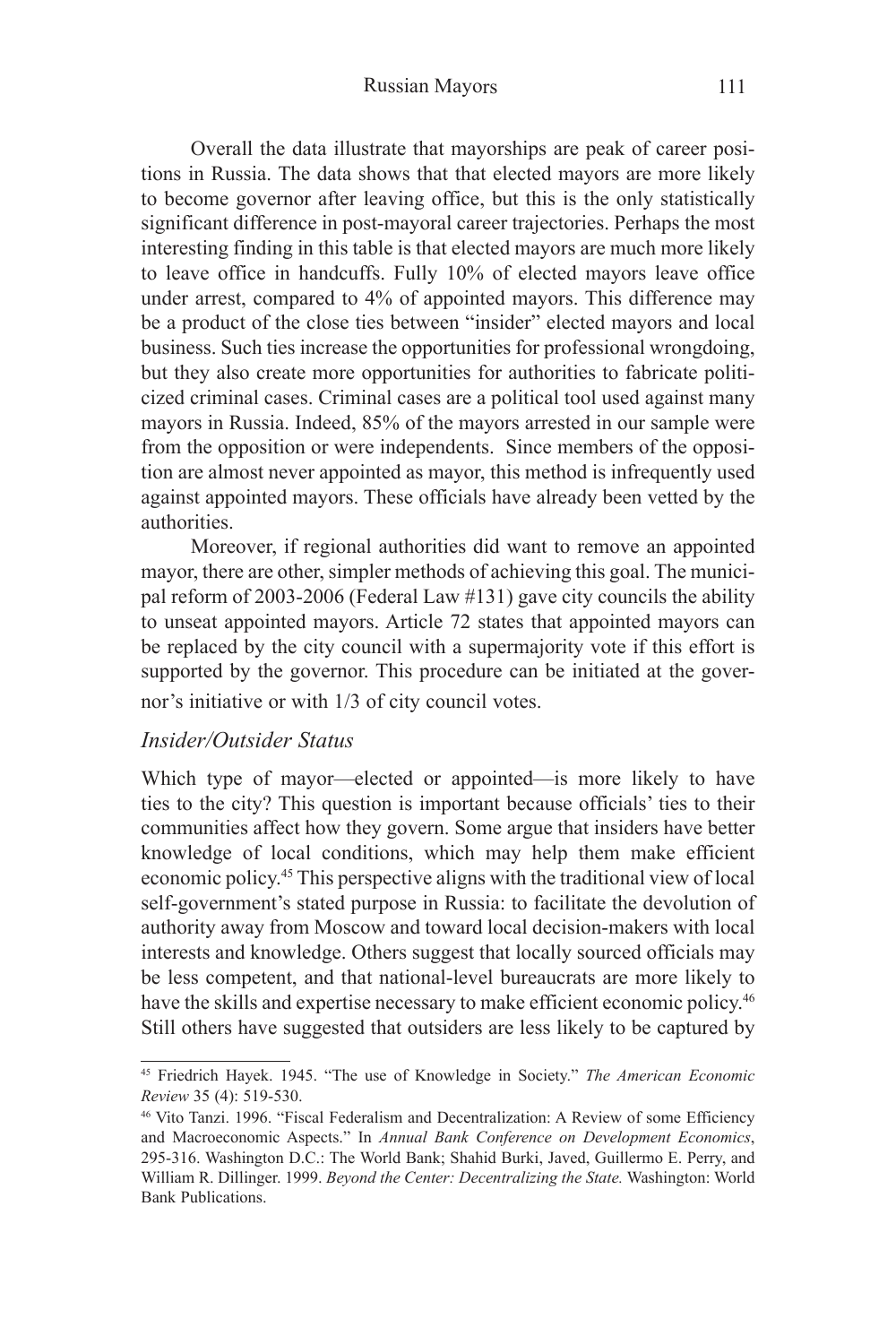local business interests and thus more likely to make pro-growth economic policy.47 This reflects many of the arguments that Russian policymakers have made against the current system of local self-government in Russia. To the extent that Russian policymakers sought, through the cancellation of elections, to reform local self-government along these lines, we should expect appointees to be outsiders. Indeed, the dominant assumption made by observers of local and regional politics in Russia has been that the appointment of mayors would result in a shift towards outsider mayors. This was supposed to be the case for one of two reasons. Voters may prefer familiar, local mayors, making it more likely that insiders will win elections. Or higher-level officials may exhibit a preference for outsiders who are not beholden to (or empowered by) narrow, local interests. Buckley et al. find that outsider governors were slightly more common in the era of gubernatorial appointment, but that the majority of all governors, appointed and elected, did have ties to their region.48 Do the same findings hold for Russian mayors?

The results are presented in Table 7, where we examine insideroutsider status along three dimensions: (1) place of birth, (2) place of getting first higher education and (3) career experience.

The table indicates several differences of note. Unexpectedly, elected mayors are more likely to be born outside of the region and educated outside of their city. However, given the high levels of labor mobility in the Soviet Union, we do not make much of these findings. We find it more meaningful to evaluate the insider-outsider status of mayors from their most recent place of work. As described above, half of mayors come to office from the local bureaucracy (executive and legislative), which indicates a high level of inclusion in local affairs for both groups. The table does indicate that appointed mayors are slightly more likely than elected mayors to be working in their city prior to taking office; however, unlike Russian governors, true outsiders are extremely rare. Only 2% of mayors never worked in the region where the city is located and only 4.5% did not work in the region immediately prior to taking office. In general, insideroutsider differences between elected and appointed mayors are not large enough to indicate substantial variation in local knowledge or ties.

<sup>47</sup> Alexander Libman and Andre Schultz. 2011. *Is there a Local Knowledge Advantage in the Federations? Evidence from a Natural Experiment*. Working paper.

<sup>48</sup> Noah Buckley, Timothy Frye, Guzel Garifullina, and Ora John Reuter. 2013. "The Political Economy of Russian Gubernatorial Election and Appointment." Forthcoming in *Europe-Asia Studies*.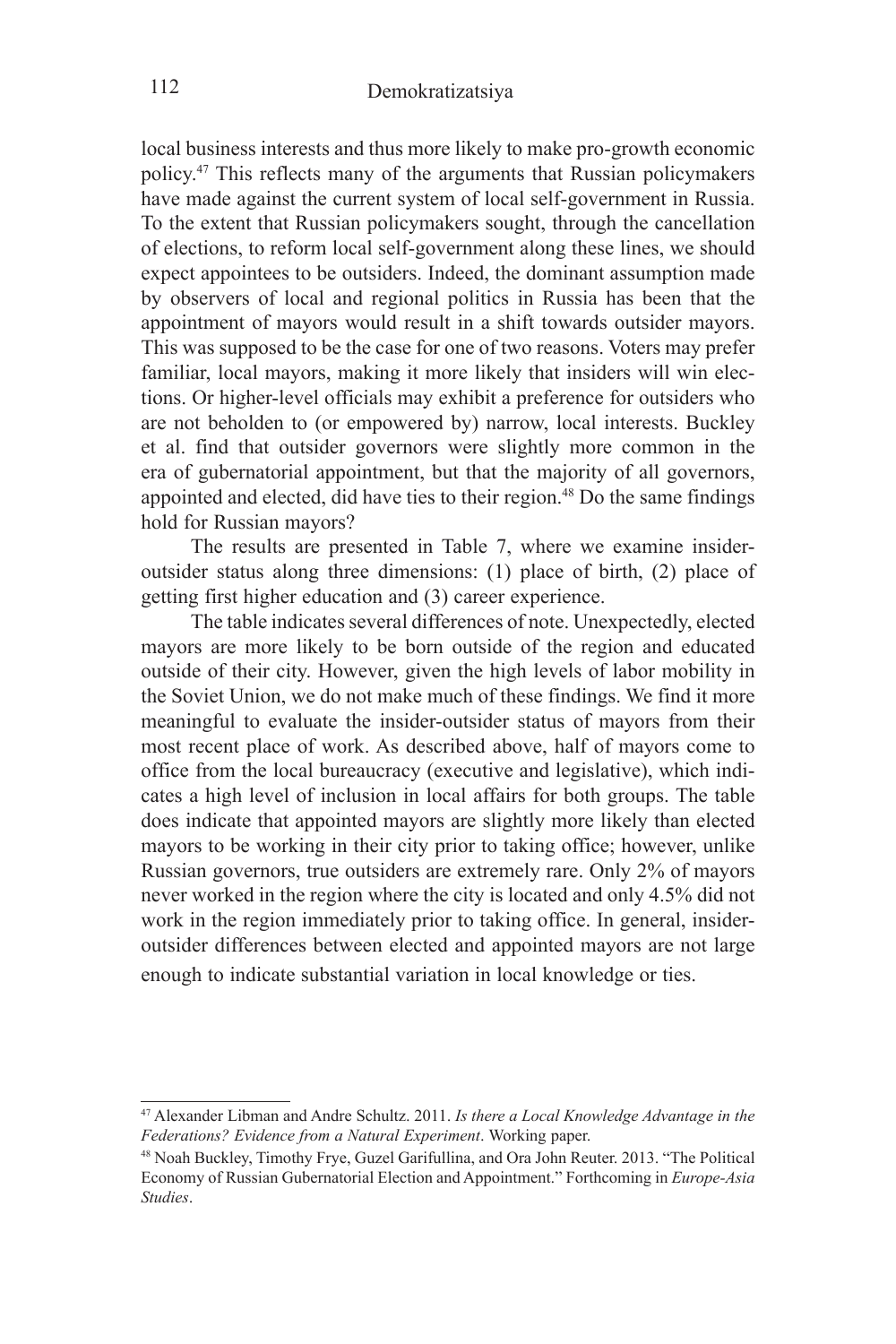|                                                          | Elected | Appointed | Diff-in-<br>means t<br>value | t value<br>control-<br>ling for<br>year |
|----------------------------------------------------------|---------|-----------|------------------------------|-----------------------------------------|
| Born in the city                                         | 0.224   | 0.241     | 0.52                         | 0.35                                    |
| Born in the region<br>(but not city)                     | 0.258   | 0.362     | $2.86**$                     | $2.80**$                                |
| Educated in the<br>city                                  | 0.271   | 0.367     | $2.66**$                     | $2.82**$                                |
| Educated in region<br>(but not city)                     | 0.230   | 0.221     | $-0.26$                      | $-0.53$                                 |
| Ever worked in<br>the city                               | 0.920   | 0.937     | 0.85                         | 1.12                                    |
| Ever worked in<br>the region (but not<br>city)           | 0.057   | 0.042     | $-0.87$                      | $-1.15$                                 |
| Most recent place<br>of work in region<br>(but not city) | 0.136   | 0.097     | $-1.53$                      | $-1.96**$                               |
| Most recent place<br>of work in city                     | 0.812   | 0.874     | $2.12**$                     | $2.49**$                                |
| local administra-<br>tion (same city)                    | 0.442   | 0.485     | 1.12                         | $1.69*$                                 |
| Local<br>Administration<br>(same city)                   | 0.306   | 0.346     | 1.15                         | $1.90*$                                 |

**Table 7: Insider-Outsider Status**

## *Education*

In Table 8 we examine the educational backgrounds of mayors. Previous studies have identified a link between the educational backgrounds of officials and economic performance, so the question is not unimportant. 49

<sup>49</sup> Besley, et al. 2011. "Do Educated Leaders Matter?"; Congleton and Zhang. 2010. "Is It All about Competence?"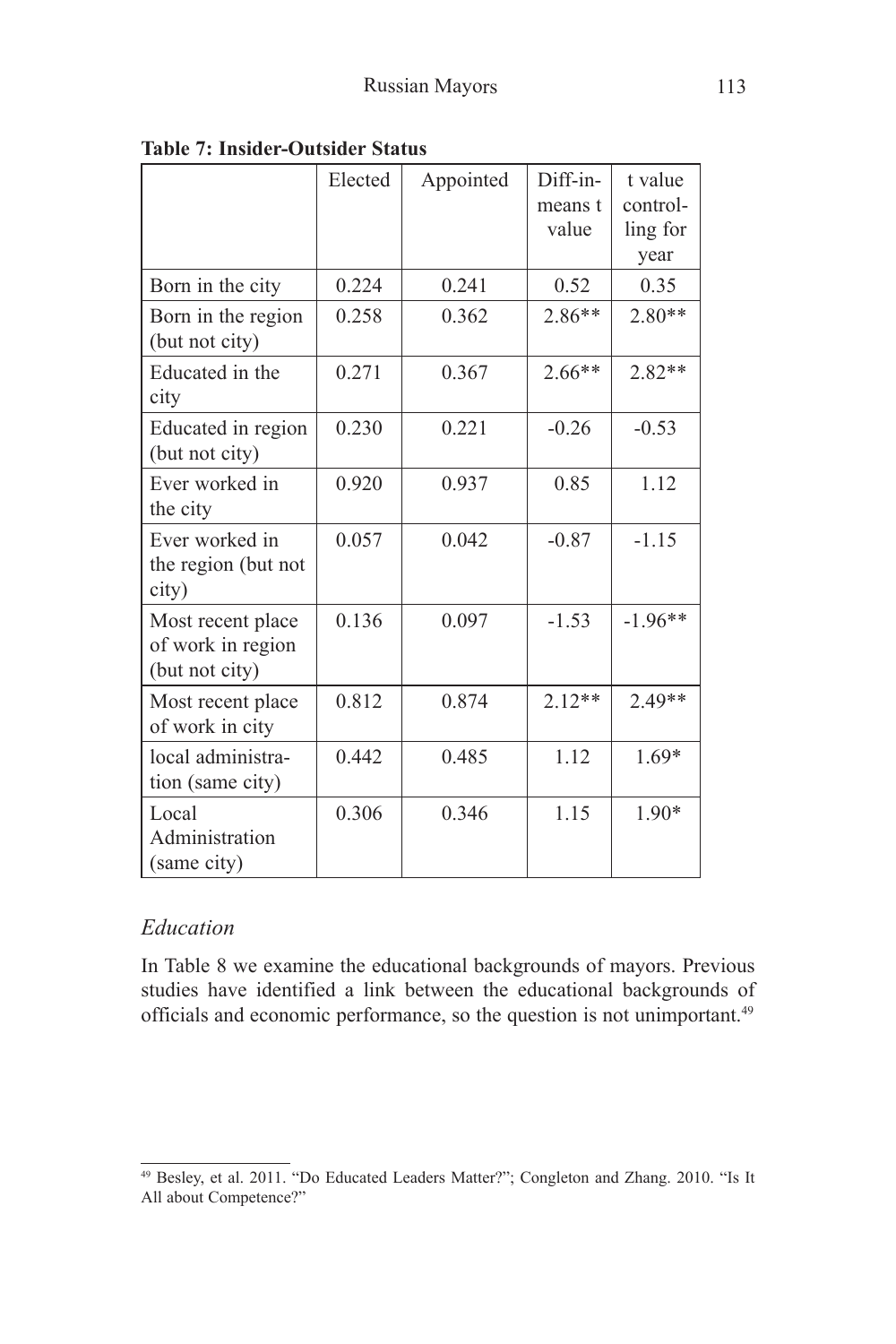|                      | Elected | Appointed | Diff-in-  | t value     |
|----------------------|---------|-----------|-----------|-------------|
|                      |         |           | means t   | controlling |
|                      |         |           | value     | for year    |
| Higher edu in Moscow | 0.405   | 0.333     | $-1.70*$  | $-1.98**$   |
| or SP <sub>b</sub>   |         |           |           |             |
| Postgraduate degree  | 0.273   | 0.215     | $-1.59$   | $-1.70*$    |
| Agricultural         | 0.014   | 0.023     | 0.96      | 0.98        |
| Economics or         | 0.102   | 0.096     | $-0.26$   | $-0.36$     |
| management           |         |           |           |             |
| Humanities           | 0.026   | 0.023     | $-0.25$   | $-0.66$     |
| Legal                | 0.024   | 0.062     | $2.70**$  | $2.36**$    |
| Military             | 0.038   | 0.050     | 0.80      | 0.42        |
| Pedagogical          | 0.045   | 0.035     | $-0.69$   | $-0.68$     |
| Technological or     | 0.628   | 0.527     | $-2.77**$ | $-2.31**$   |
| engineering          |         |           |           |             |
| Medical              | 0.000   | 0.012     | $2.59**$  | $2.50**$    |
| Physical Sciences    | 0.014   | 0.019     | 0.58      | 0.65        |
| No Data*             | 0.109   | 0.154     | 1.83*     | 1.81*       |

**Table 8: Educational Background**

*\**11.52% of mayors' education data is missing

The mean age of the mayoral corps in Russia in the observed period is 49, so most Russian mayors got their higher education in the Soviet period. The educational profile of mayors shows that the overwhelming majority of them have technological or engineering educations. Educational priorities in the Soviet period focused on the mass production of talent in technology and engineering for use in industry, which explains the preponderance of this kind of education among Soviet-educated mayors. The second largest group graduated with their first degree in economics, finance, or management, which are perhaps more appropriate for a career in public administration.

Elected mayors are more likely than appointed mayors to be educated in Moscow or Saint Petersburg. This demonstrates a higher potential for elected mayors to build networks in federal political centers and lends support to the notion that elected mayors are stronger politically than are appointed mayors. Additionally, elected mayors more often have advanced degrees than do appointed mayors.<sup>50</sup> This may be because elected mayors

<sup>&</sup>lt;sup>50</sup> In 1997, the number of people receiving the candidate of science degree was 14,000. By 2010, that figure had risen to 30,000. See Interview with Chairman of the Russian Academy of Sciences, M.D. Kirpichnikov, January 24, 2011. Accessed on February 24, 2012 at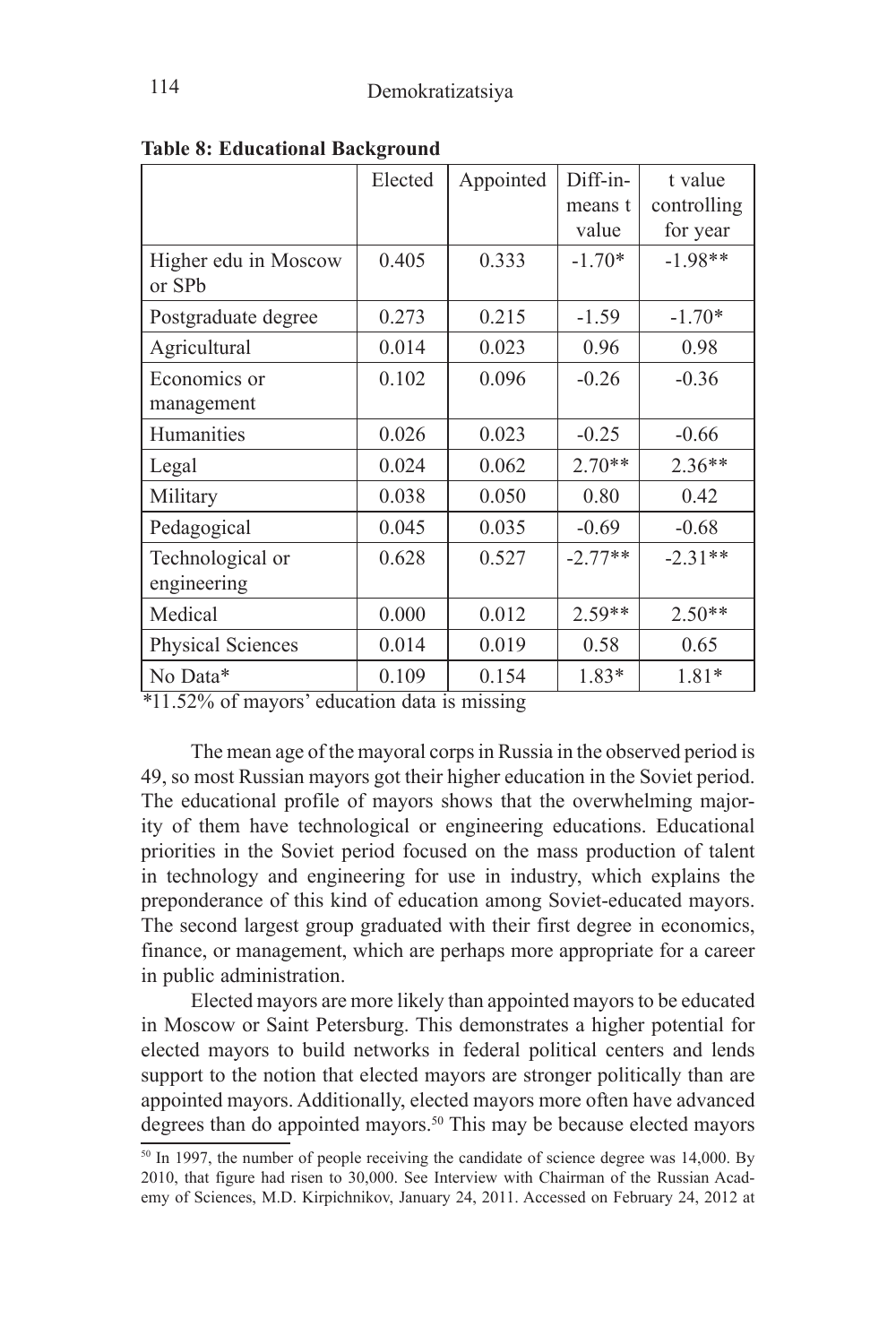|      | Elected | Appointed | $Diff-in-$ | t value   |
|------|---------|-----------|------------|-----------|
|      |         |           | means t    | control-  |
|      |         |           | value      | ling for  |
|      |         |           |            | year      |
| Age  | 50.27   | 47.77     | $-4.24**$  | $-4.77**$ |
| Male | 0.99    | 0.97      | $-1.69*$   | $-1.49$   |

#### **Table 9: Demographics**

need to have an attractive profile to succeed in public election campaigns.

Finally, we examine some basic demographics in Table 9. We find that appointed mayors are significantly younger than elected mayors. They are also more likely to be female, but these differences are superficial since only 1.8% of Russian mayors are women.

# **Conclusion**

In this article we have focused on how different selection mechanisms are associated with the personal characteristics of Russian subnational leaders. Our findings are mixed. On the one hand there are several similarities between the two groups (e.g., both groups have little experience in the security services, similar levels of experience in the federal government, and do not vary significantly in their ties to the city/region). These and other similarities may be due to the uncompetitiveness of Russia's local elections. When the ruling United Russia party selects a candidate that is all but assured victory, the process of elections may come to resemble the process of appointments.

 In spite of this, we do find some important differences of note. It appears that elected mayors have more education and are more likely to have held elected office. Rates of turnover are also much lower under elections. However, appointed mayors have more executive governing experience, are less likely to have CPSU experience, have more relevant educational profiles, are slightly younger, and are less likely to be representatives of local business. Thus, while there are differences, it is difficult to make general claims about the ability of elections (or appointments) to produce "better" quality officials.

One difficulty in interpreting these findings is the general lack of agreement about what constitutes a "good type" of politician. Is executive governing experience a good thing? Maybe so, unless that experience is in a Soviet-type bureaucracy. Are younger officials better? They are less

http://www.ras.ru/news/shownews.aspx?id=5e4a5d25-73d7-4a91-b157-5ddc570c7a05. This should bias the percent of elected mayors with advanced degrees downward, since appointed mayors spent more of their lives in the post-Soviet period.